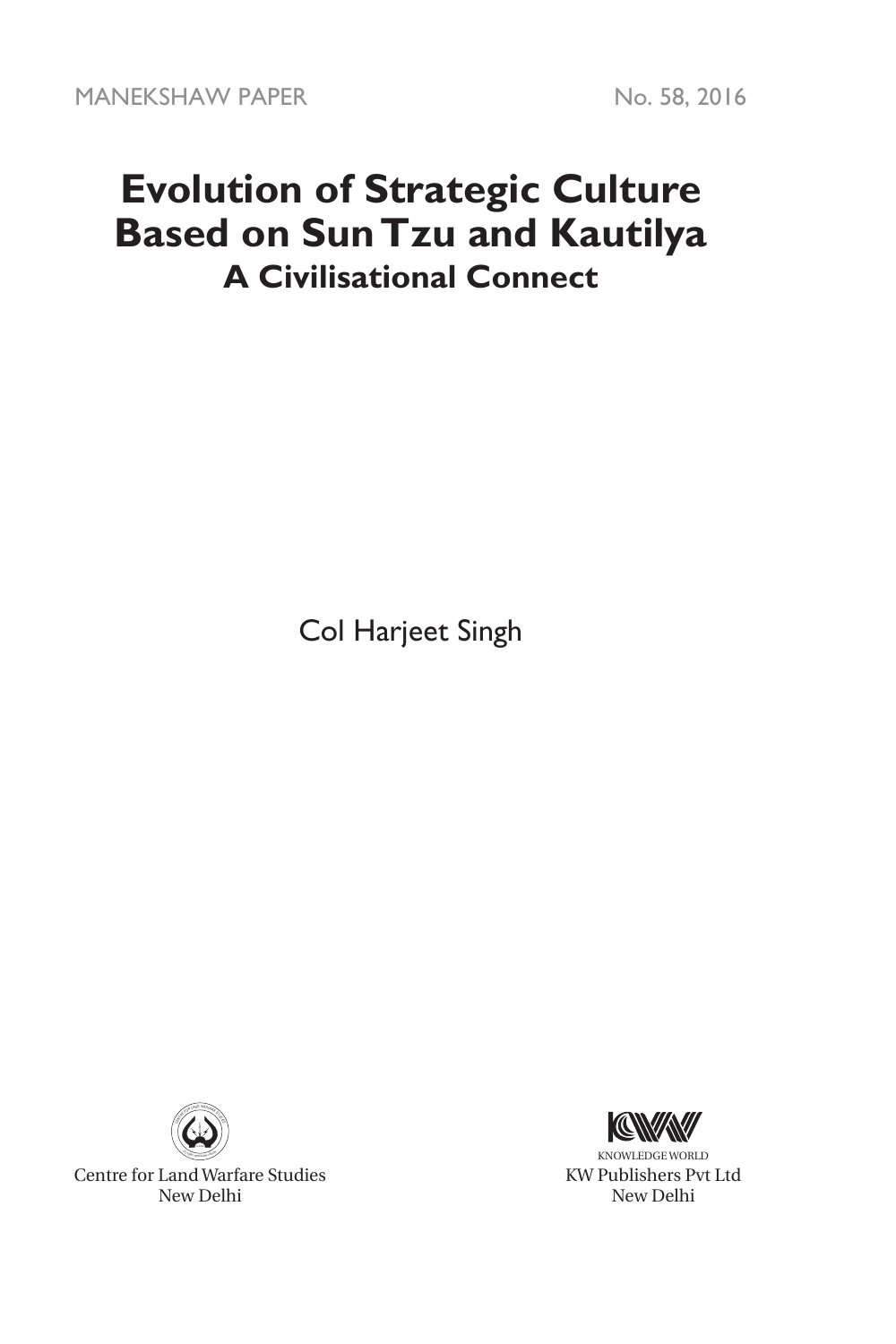# **Editorial Team**

Editor-in-Chief : Col Deepak Induraj Managing Editor : Ms Geetika Kasturi

ISSN 23939729



**Centre for Land Warfare Studies**  RPSO Complex, Parade Road, Delhi Cantt, New Delhi 110010 Phone: +91.11.25691308 Fax: +91.11.25692347 email: landwarfare@gmail.com website: www.claws.in CLAWS Army No. 33098

The Centre for Land Warfare Studies (CLAWS), New Delhi, is an autonomous think tank dealing with national security and conceptual aspects of land warfare, including conventional and sub-conventional conflicts and terrorism. CLAWS conducts research that is futuristic in outlook and policy-oriented in approach.

© 2016, Centre for Land Warfare Studies (CLAWS), New Delhi

Disclaimer: The contents of this paper are based on the analysis of materials accessed from open sources and are the personal views of the author. The contents, therefore, may not be quoted or cited as representing the views or policy of the Government of India, or Integrated Headquarters of MoD (Army), or the Centre for Land Warfare Studies.



www.kwpub.com

Published in India by

Kalpana Shukla KW Publishers Pvt Ltd 4676/21, First Floor, Ansari Road, Daryaganj, New Delhi 110002 Phone: +91 11 23263498 / 43528107 email: knowledgeworld@vsnl.net • www.kwpub.com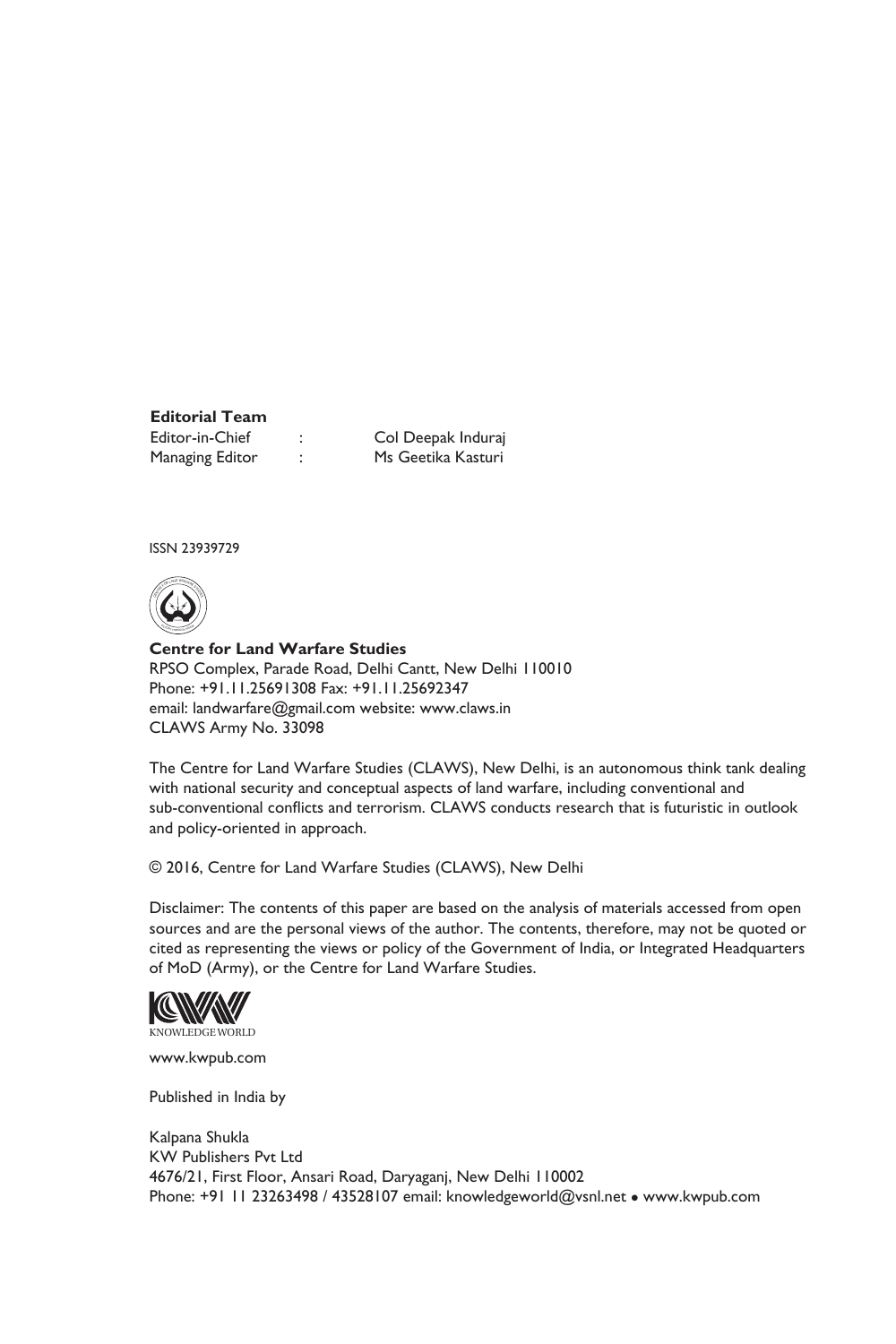## **Contents**

| I. Introduction                      |              |
|--------------------------------------|--------------|
| 2. Background                        | 3            |
| 3. Sun Tzu's The Art of War          | 4            |
| 4. Kautilya's Arthasastra            | 7            |
| 5. Convergence of Thoughts           | 9            |
| 6. Planning and Preparation for War  | 10           |
| 7. Terrain Factors                   | $\mathsf{L}$ |
| 8. Conduct of Warfare                | П            |
| 9. Battle Formations                 | 14           |
| 10. Intelligence                     | 15           |
| II. Deception                        | 18           |
| 12. Leadership                       | 19           |
| 13. Management of External Relations | 19           |
| 14. China-India Matrix               | 20           |
| 15. Conclusion                       | 29           |
| <b>Notes</b>                         | 31           |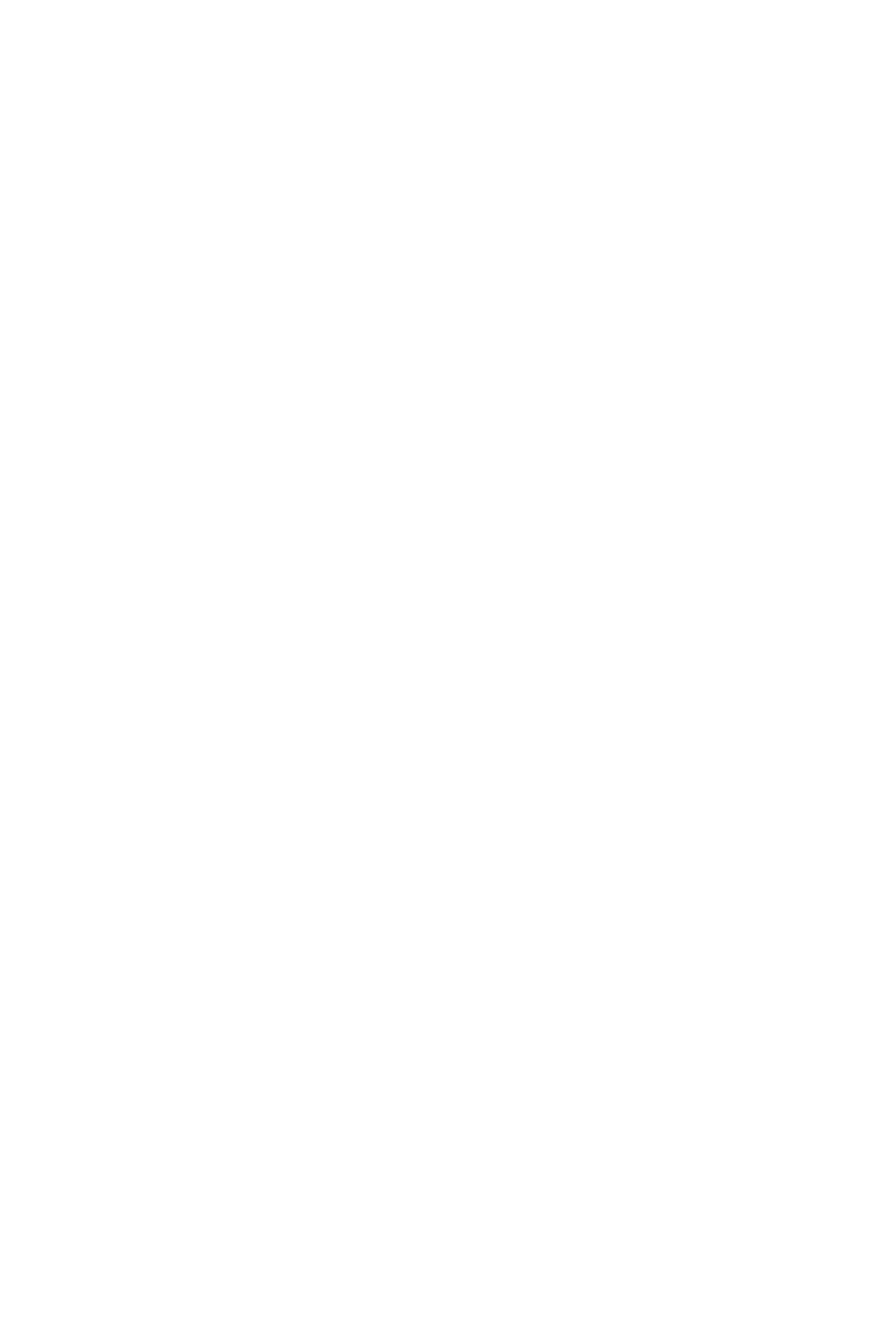## **Evolution of Strategic Culture Based on Sun Tzu and Kautilya A Civilisational Connect**

## **Introduction**

*The Art of War* by Sun Tzu and *Arthasastra* by Kautilya rank among the finest war and political discourses ever written. Both have tremendous percipient elements embedded in them. Kautilya is often considered a perspicacious administrator, while Sun Tzu ranks high as a war strategist. Belonging to the oldest Indian and Chinese civilisations respectively, they also spelt out clear principles for espionage and stressed the importance of intelligence in all undertakings.

The *Art of War* was written to counsel rulers during a time when war was an ongoing and existential concern for the Chinese states. Sun Tzu highlights the empirical nature of warfare saying: "While an angered man may again be happy, and a resentful man again be pleased, a state that has perished cannot be restored, nor can the dead be brought back to life".<sup>1</sup>

For many Chinese states, being proficient in warfare was the only way to ensure survival in the Spring and Autumn periods, during which more than 100 independent states were exterminated.2 *The Art of War's* strategy, based on deception, reflected an evolution from earlier periods of warfare and represented a new way to achieve victory.3 Sun Tzu's *The Art of War,* written about 2,500 years ago, is arguably the most important work on the subject of strategy. Lionel Giles first translated it into English in 1910.

Kautilya's opus has stood the test of time as the principles laid out by him are astonishingly sound and relevant even today. The first translations into English from Sanskrit were compiled and published by R. Shamasastry in 1915. In the *Arthasastra*, the purpose of strategy was to conquer all other states and to overcome such equilibrium as existed on the road to victory. In Kautilya's view, states had an obligation to pursue self-interest, even more than glory. The wise ruler would seek his allies from among his neighbour's neighbours. The goal would be an alliance system, with the conqueror at the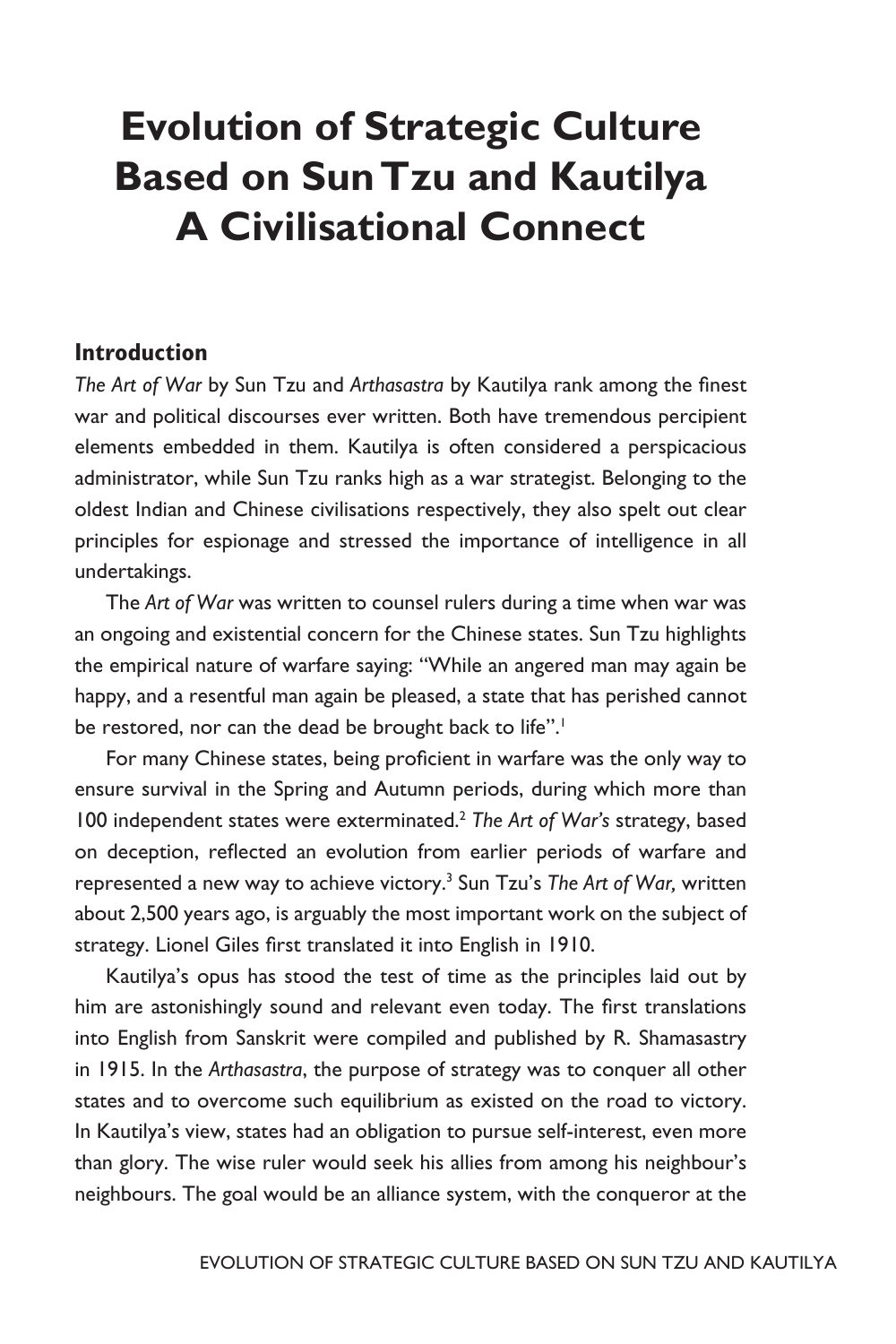centre: "The conqueror shall think of the circle of states as a wheel—himself at the hub and his allies, drawn to him by the spokes though separated by intervening territory, as its rim. The enemy, however strong he may be, becomes vulnerable when he is squeezed between the conqueror and his allies."4 No alliance is conceived of as permanent, however. Even within his own alliance system, the king should "undertake such works as would increase his own power" and manoeuvre to strengthen his state's position and prevent neighbouring states from aligning against it.<sup>5</sup>

Kautilya insisted that the purpose of the ruthlessness was to build a harmonious universal empire and uphold *dharma*, the timeless moral order, whose principles were handed down by the gods. But the appeal to morality and religion was more for practical purposes than a principle in its own right – as elements of a conqueror's strategy and tactics, not imperatives of a unifying concept of order. The *Arthasastra* advised that restrained and humanitarian conduct was under most circumstances strategically useful: a king who abused his subjects would forfeit their support and would be vulnerable to rebellion or invasion; a conqueror who needlessly violated a subdued people's customs or moral sensibilities risked catalysing resistance.

Any study or comparison of Kautilya and Sun Tzu is not easy as the two differ significantly in terms of the canvas they cover.

- While Kautilya, the statesman, covers the entire spectrum of topics relevant to running a state, Sun Tzu dwells exclusively on warfare.
- Except for a few topics such as the factors to be considered before waging war and the intelligence system, the treatment of all other subjects varies substantially in both scope and content.
- Sun Tzu's teachings are largely conceptual, while Kautilya's teachings are practical, with conceptual underpinnings.
- Kautilya touches on issues related to the organisation of the Army, its training, the role of officers, the details of construction of forts, as well as administrative aspects related to salaries, rewards, etc.

While Sun Tzu, being a General, talks of war-fighting from the tactical level to the operational-strategic realms, Kautilya, being a statesman, has spoken of issues concerning the administration of a state, interstate relations (foreign policy) and employment of the Army, covering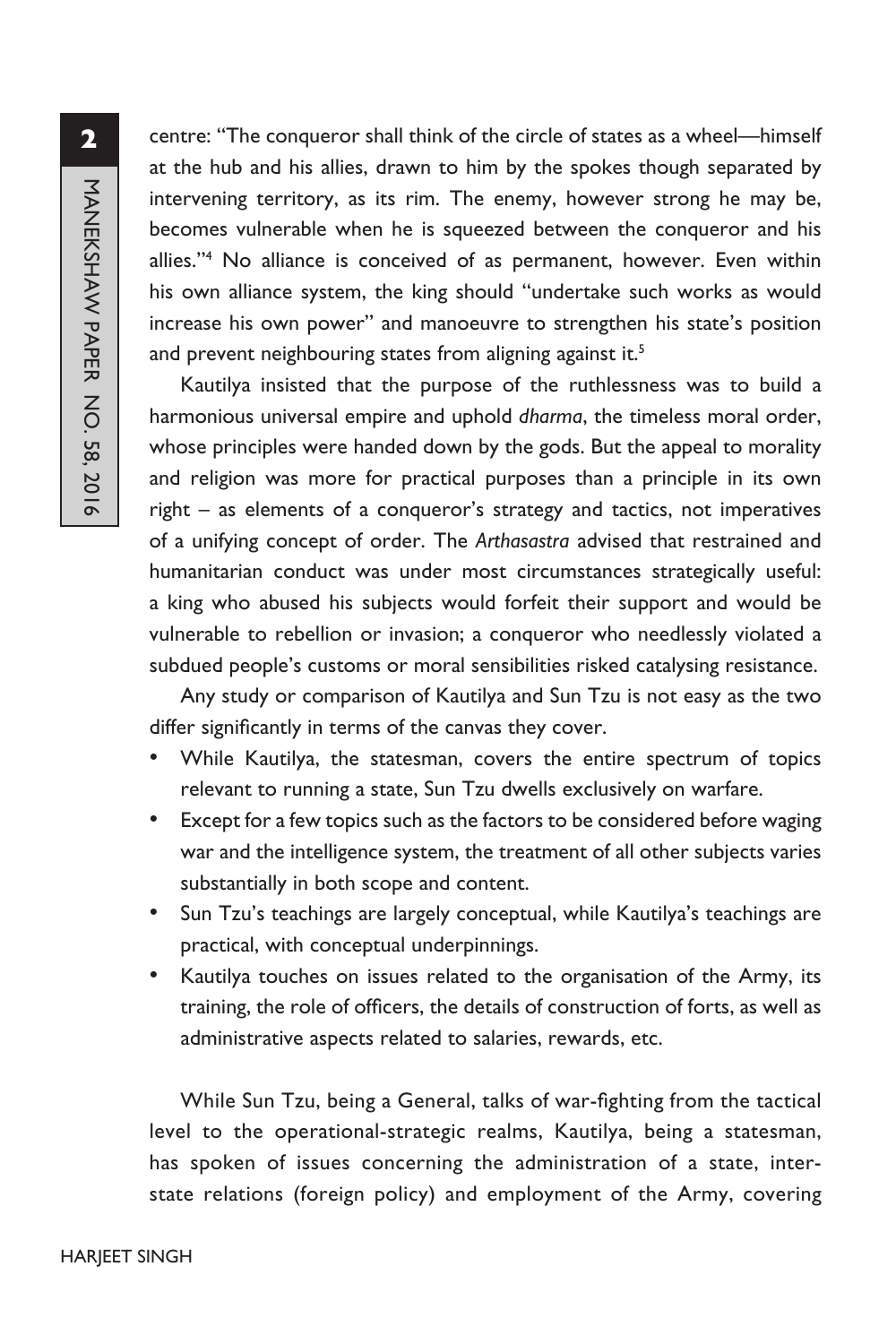the gamut from the minor administrative and tactical levels to the grand strategic level. Yet, the common threads and diverging strands of their teachings offer a fascinating study. The effort in this monograph is to discover their points of synthesis, as well as the points of divergence, as elicited from their writings.

## **Background**

Each civilisation has its own notion of war which cannot help but be influenced by its cultural background. Strategic culture is an inherited body of political-military concepts based on shared historical and social experiences and often embodied in classic military texts. Strategic culture may shape leaders' interpretation of international events and preferences for responses, i.e. how and under what circumstances military force should be used. China's classic texts on strategy could shape modern Chinese leadership thought in ways that may indicate present behaviour and attitudes toward the use of force, an emphasis on deception and duplicity, and a preference for offence.

Many policy-makers appear to hold a set of images or perceptions about the behaviour patterns of other states. These images amount to an understanding of the strategic cultures that shape the choices of their counterparts in other countries. These images and perceptions exert a powerful effect in shaping leadership expectations.

Strategic culture is often seen as a product of unique lessons that are internalised by successive generations of a society. This occurs primarily through the classic texts that embody a national political-military literary tradition. In this view, having learned these consistent lessons, leaders then form a set of relatively stable ideas about "how the world works." They also form stable preferences for strategic and military actions. Despite important theoretical and methodological challenges, the strategic culture approach is a potentially valuable complement to realist perspectives, i.e. a view of international politics among nation-states which are concerned about their own security and act in pursuit of their own interests. In this view, states exist in an anarchic system, in which they must rely on their own efforts to achieve security. Political realism also recognises the propensity of states to maximise power.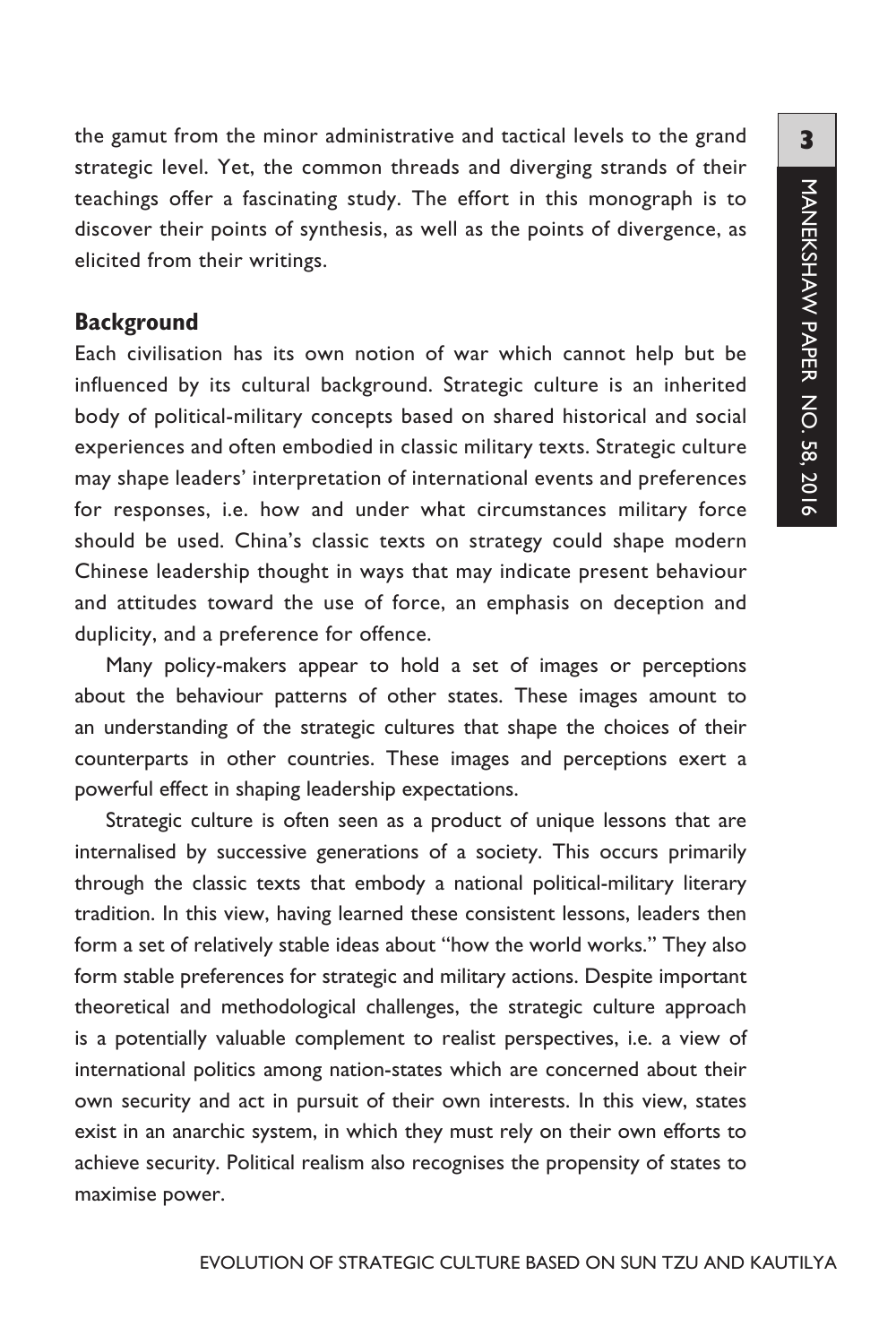References to stratagem are replete in ancient and modern Chinese writings on conflict, and it comprises one of the most esteemed aspects of Chinese culture. Although the concept of stratagem is not unique to China, contemporary Chinese theorists identify the battle of ingenuity and intellect with the "endless flow of several thousand years of Chinese history."<sup>6</sup>

Kautilya and Sun Tzu are quintessential representatives of teachings on warfare during the ancient times in the two great civilisations of India and China. Their teachings had a profound influence on the conduct of military campaigns of their sovereigns during their lifetimes and even much later. While Sun Tzu is the better known and studied by Generals, national security experts and marketing gurus in the West, Kautilya, in spite of his impeccable credentials, has not got his due even within his own country, except from a perceptive few. Their masterpieces, viz. *The Art of War* and *Arthasastra* are rich storehouses of knowledge for both the discerning and lay readers. Their teachings definitely merit an indepth comparative study by 'students' of warfare and national security in order to draw pertinent lessons for the present and the future.

## **Sun Tzu's The Art of War**

Sun Tzu's *The Art of War* (*Sunzi bingfa*) is a remarkably lucid, compact and sometimes enigmatic treatise. Although the main purpose was to be applied in war, its philosophies can be applied in any activity involved with conflicts or competition. Written in the sixth century BCE, it emphasises the role of military force in international relations: "Warfare is the greatest affair of the state, the basis of life and death, the Way (*Tao*) to survival or extinction. It must be thoroughly pondered and analysed."7 Several points about *The Art of War* are frequently noted. First, the text appears to suggest ambivalence about employing violence: "One who excels at employing the military, subjugates other people's armies without engaging in battle,"<sup>8</sup> and "No country," it adds, "has ever profited from protracted fighting."<sup>9</sup> Second, Sun Tzu places great emphasis on stratagem or deception. "Warfare is the way of deception," he writes.<sup>10</sup> Finally, Sun Tzu offers hope for the materially inferior to defeat a superior enemy by, among other things, assuming a posture of strategic defence. Fundamental political questions about the risks and purposes of war are also important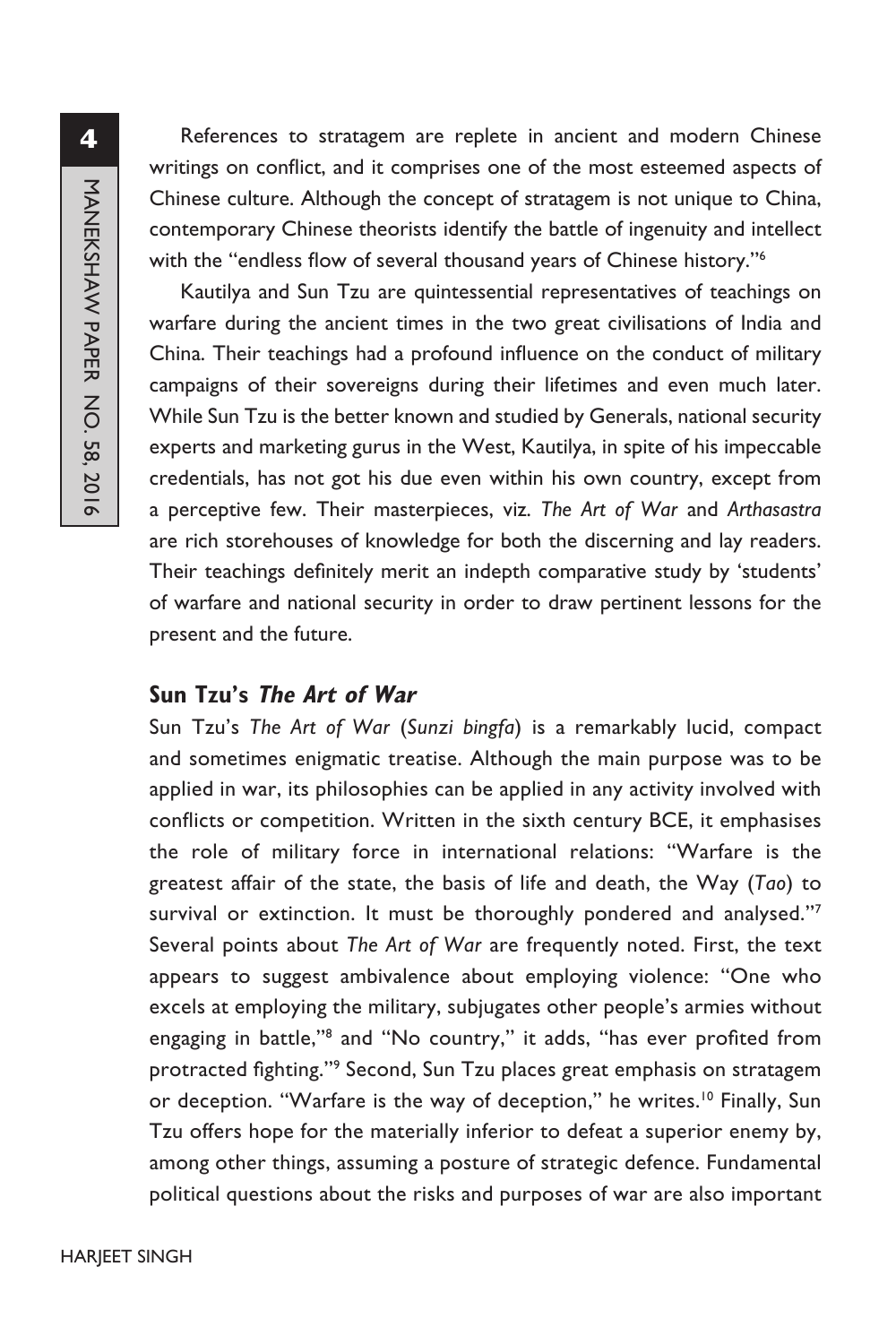topics. Before Sun Tzu offers his famous prescriptions for offensive operations and deception, he offers his first lesson: war is dangerous and risky for all, including for any leader who might initiate it. Therefore, war should not be undertaken lightly.<sup>11</sup>

Over time, stratagems acquired a place of pride in China's war-fighting style. Sun Tzu's writings still impact Chinese thinking today and are salient to the idea of deception and perception management. He offers many ways of doing this, such as manoeuvre and the use of spies who deliberately leak false information.<sup>12</sup> In the main, he asserts: "He who knows the enemy and himself, will never in a hundred battles be at risk; he who does not know the enemy but knows himself will sometimes win and sometimes lose; he who knows neither the enemy nor himself will be at risk in every battle.<sup>13</sup>

The first key to success is deceiving the enemy: "All warfare is based on deception. Hence, when able to attack, we must seem unable; when using our forces, we must seem inactive; when we are near, we must make the enemy believe we are far away; when far away, we must make him believe we are near".<sup>14</sup> To prevent the enemy from fathoming one's intentions is of the first importance. Thus deceived, the enemy will not know whether or where to attack or defend and, thus, will have to prepare on all fronts.<sup>15</sup> Such an enemy has his forces stretched, is consequently weak everywhere, and will certainly be defeated.

If it is essential to keep all knowledge of one's operations secret, it is equally vital to know as much as possible of the enemy's plans. Good intelligence is a second essential in war, and this lies behind Sun Tzu's view that an extensive spy network is a basic necessity. "Wars are won as a result of good 'foreknowledge' (i.e. intelligence) and this cannot be elicited from spirits, or from gods, or by analogy with past events, nor by astrological calculations. It must be obtained from men who know the enemy situation."<sup>16</sup> The Army relies on the information gathered by spies for its every move. There is no place, Sun Tzu argues, where espionage is not possible, and a large network of well-paid spies is a requisite and valuable investment for the state. As Sun Tzu stresses, knowledge or intelligence is of vital importance in war.<sup>17</sup>

The person responsible for strategy, and so for deceiving the enemy and evaluating the intelligence gathered by the spies is the commander, and it is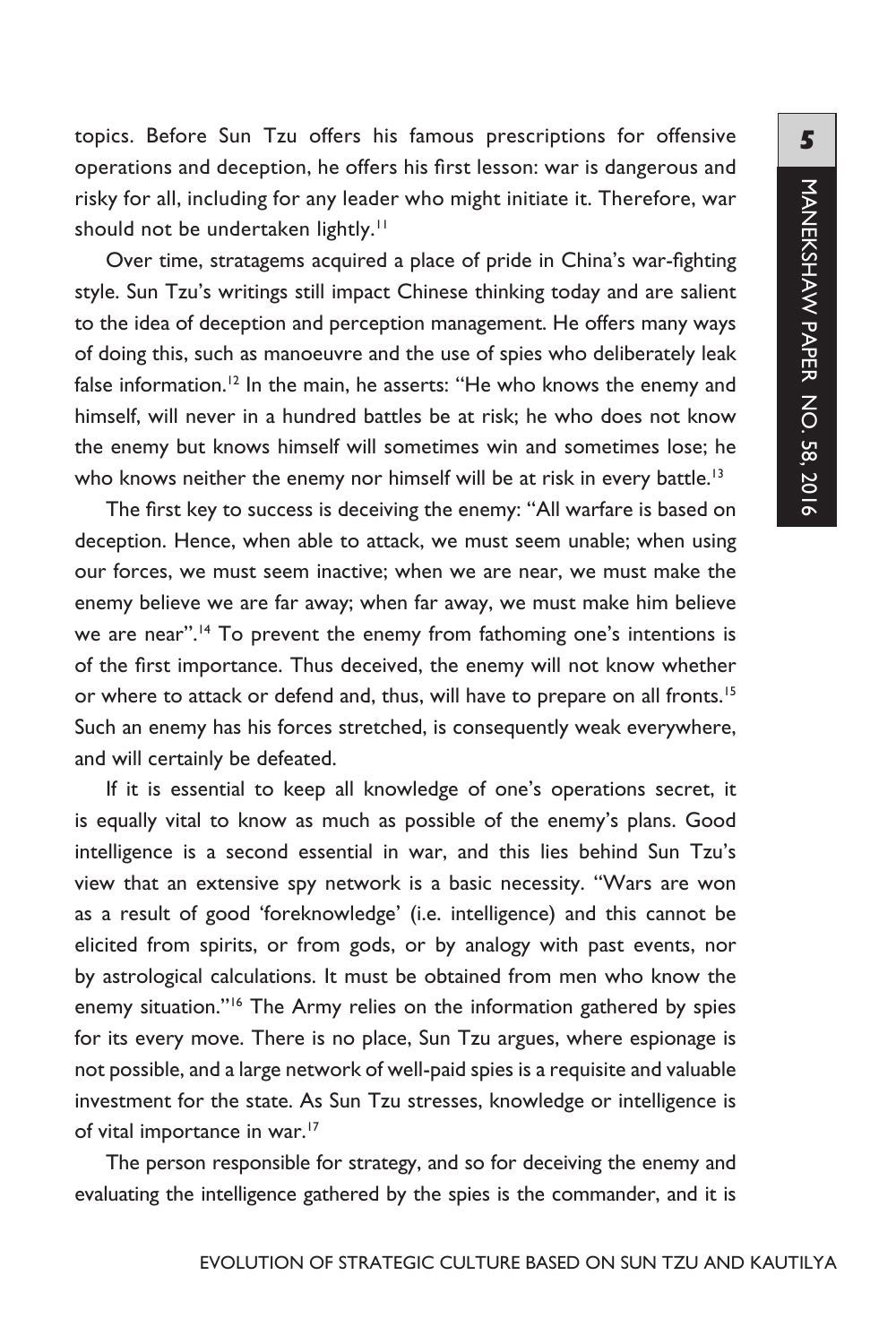clear from Sun Tzu's description of the ideal commander that he must have a range of experience, knowledge and other attainments of a very high order. Firstly, and most obviously, he must be a good soldier, someone experienced in campaigning and with good knowledge of the principles of attack and defence; he must know how best to use each type of ground, how to manoeuvre, how best to combine his regular and special forces, and so on.<sup>18</sup>

The ideal General is described in language one would not find in a modern text. For example, he must be "serene and inscrutable",<sup>19</sup> capable of making "unfathomable plans". These are the terms often used to describe a person who has reached the spiritual goal of Taoism, namely enlightenment, and it is clear from other remarks in the text that Sun Tzu's ideal commander has achieved some such state: "How subtle and insubstantial, that the expert leaves no trace. How divinely mysterious, that he is inaudible. Thus, he is master of the enemy's fate."<sup>20</sup> The presence of this spiritual dimension is one of the ways in which *The Art of War* differs markedly from the work in the Western tradition with which it is regularly compared, *On War* (Vom Kriege, 1833) by Clausewitz.

The Taoist master responds spontaneously and appropriately to whatever conditions obtain, and this is a further quality which the commander must possess. As Sun Tzu points out, circumstances never repeat themselves exactly, and so the rules of strategy can never be set out in such detail that every situation is catered for in advance: "Therefore, when a victory is won, one's tactics are not repeated. One should always respond to circumstances in an infinite variety of ways".<sup>21</sup> Thus, "a skilled commander seeks victory from the situation and does not demand it from his subordinates".<sup>22</sup> In summary, every war is different; no specific rules of strategy or tactics can be formulated such that following them will always produce victory. Only the flexible, adaptable and inventive will win.

Success in war does not depend on military action alone. One of the most striking features of *The Art of War* is Sun Tzu's clear awareness of the context, both psychological and material, of war. To go to war when there are insufficient funds in the treasury is a recipe for failure and for the ultimate destruction of the state. War causes inflation, which exhausts the country waging the war. The economic costs of war constitute one of the reasons for Sun Tzu's repeated stress on the need to win quickly: "A speedy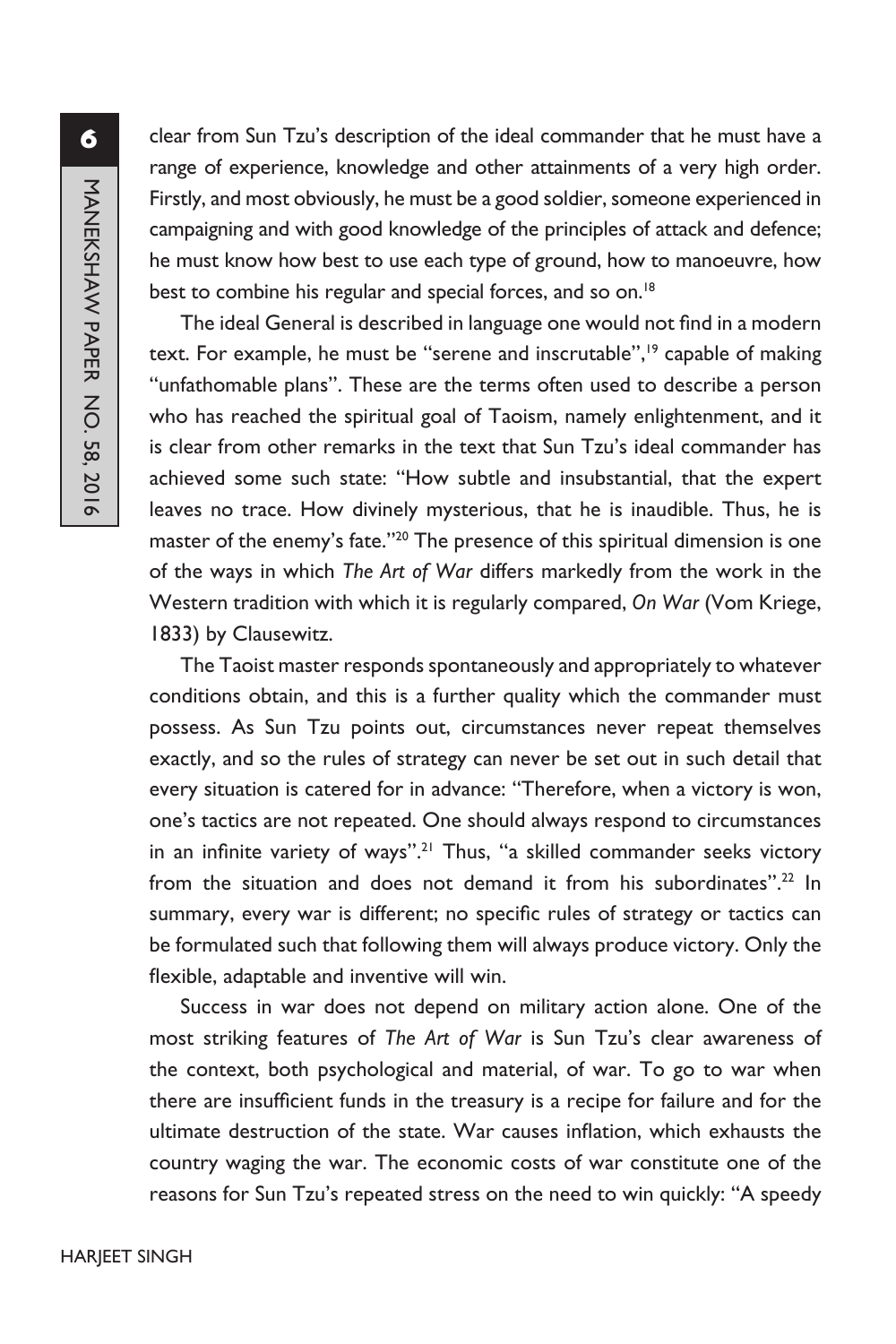victory is the main object in war ... there has never been a protracted war which benefited a country".<sup>23</sup> The second reason for speed is the need to maintain morale, both in the Army and in the state at large. Weary soldiers long for home and do not fight with the same zeal as fresh troops, and those involved in a long campaign will be aware of the hardships being caused to their families by the economy.

If all these conditions are met  $-$  if the right man is in command, able to deceive the enemy as to his intentions, while well supplied with intelligence from an extensive spy network, and so on – then the ultimate goal of war will be achieved. For Sun Tzu, the goal of war is not the wholesale destruction of the enemy: "Generally, in war, the best policy is to take a state intact; to ruin it is inferior to this. To capture the enemy's entire Army is better than to destroy it".<sup>24</sup> Behind this lies Sun Tzu's much-quoted remark: "To subdue the enemy without fighting is the supreme excellence".<sup>25</sup> The least good way to subdue an enemy is military action: the next best is to disrupt the enemy's alliances by strategy; the best of all is to employ strategy to defeat the strategy of the enemy. The greatest commander is not the victor of a hundred battles but he who does not have to do battle at all to win.

## **Kautilya's Arthasastra**

Kautilya, also known as Chanakya and Vishnugupta, was the *Guru* (mentor) of Chandragupta, the founder of the Mauryan Empire. His famous work, *Arthasastra* was written between the fourth and third centuries BCE, although it was discovered and translated only in 1904 by R. Shamasastry. It brought an insight into the political thought of ancient India, touching on several aspects of national and international strategy and domestic politics based on practical reality. It has confirmed the belief that there was a theory of governance based, not only on a pragmatic, but also on a strategic orientation, in ancient India. There is no doubt that it is based on earlier sources and is not an original work in the sense that the author has not thought out everything contained in it independently. The very nature of its contents, which required a thorough knowledge of many diverse subjects, makes it unlikely that any single author, howsoever gifted, could have produced this work by relying on his intrinsic intellectual powers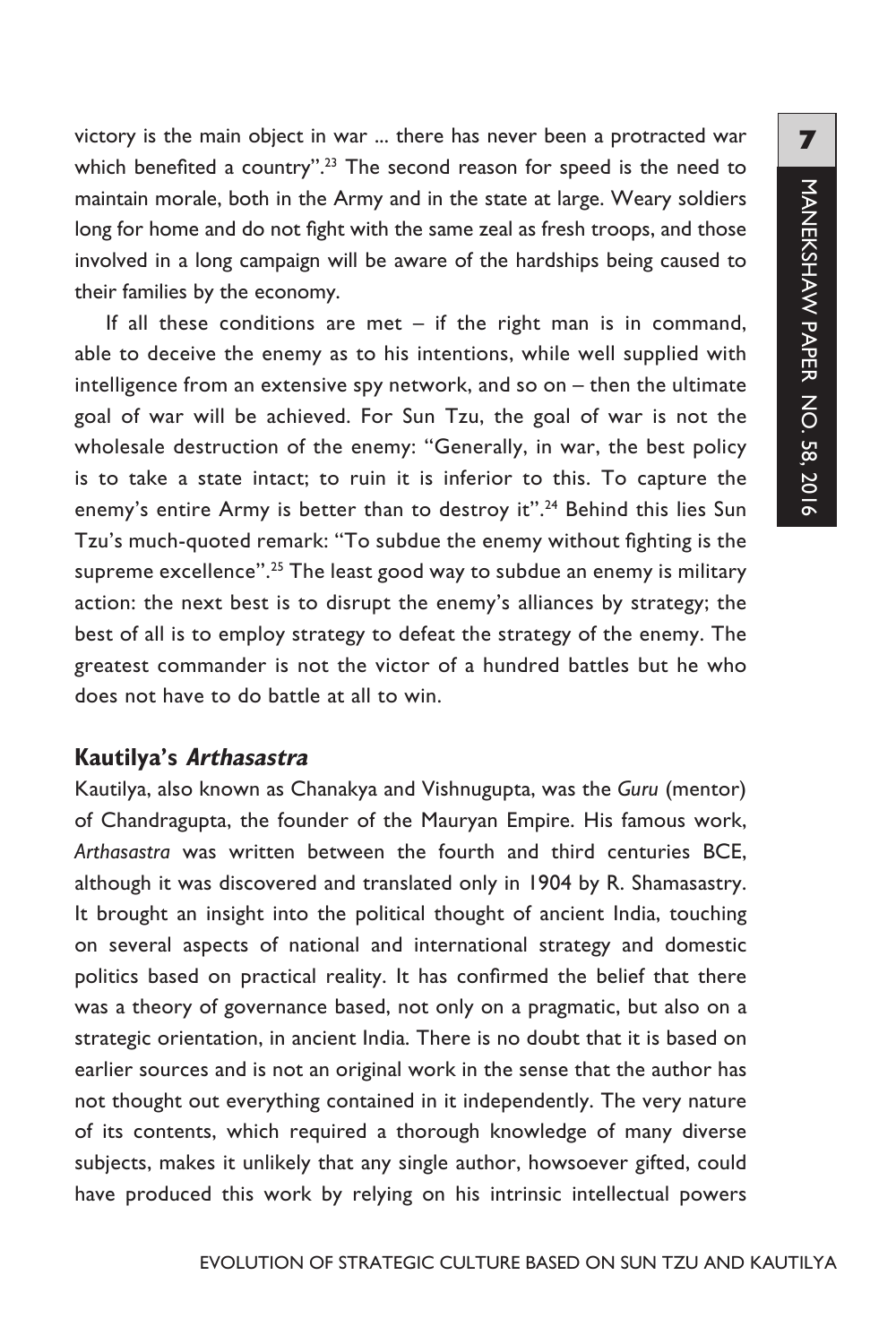alone. The existence of earlier sources is clearly indicated by Kautilya in the text as well. Kautilya himself agreed that his work is based on the works of earlier Indian thinkers.<sup>26</sup>

Briefly, the theme of strategic thought in the *Arthasastra* encompasses:

- Politics has to be free from the influence of religion and morality to achieve political/strategic objectives. Kautilya is the first thinker who secularised politics and infused subterfuge and deceitful methods into policy and strategy to gain victory in wars.
- The most important aspect of Kautilya's strategic thought is his conception of elements of state (*prakritis*), such as the king, the minister, the country, the fort, the treasury, the Army and the ally. According to him, power lies in the use and application of these elements by the conqueror effectively.
- The *mandala* concept is a strategic reality perceived by Kautilya, consisting of eleven kingdoms that are strategically situated/located which the *vijigisu*  (conqueror) has to tackle in order to achieve his goal. These are the declared aims of the *Arthasastra*. 27
- Kautilya formulated a six-fold foreign policy (*sadgunya*), i.e. making peace, hostility, neutrality, show of force for war, seeking refuge with another king, and the dual policy of making peace with one king and hostility with another.
- Kautilya dilated on the use of various means for security of the king and the country, including the use of espionage against ministers and enemies, conduct of treacherous fighting, employment of secret weapons and even the use of chemical weapons in warfare.

Whether Kautilya maintained an ethical dimension to the *Arthasastra* in terms of diplomacy, is moot. However, following Vedic moral principles, he regards the state as a moral institution; but in terms of international relations, he emphasised on the separation of politics from theology and morality. He averred a political rationalism based on pragmatism, and traditional Vedic *dharma* (the path of righteousness and living one's life according to the codes of conduct as described by the Hindu scriptures). The state is a fragile organisation, and the statesman does not have the moral right to risk its survival on ethical restraint.

Contiguous regimes, in Kautilya's analysis, existed in a state of latent hostility. Whatever professions of amity a ruler might make, when his power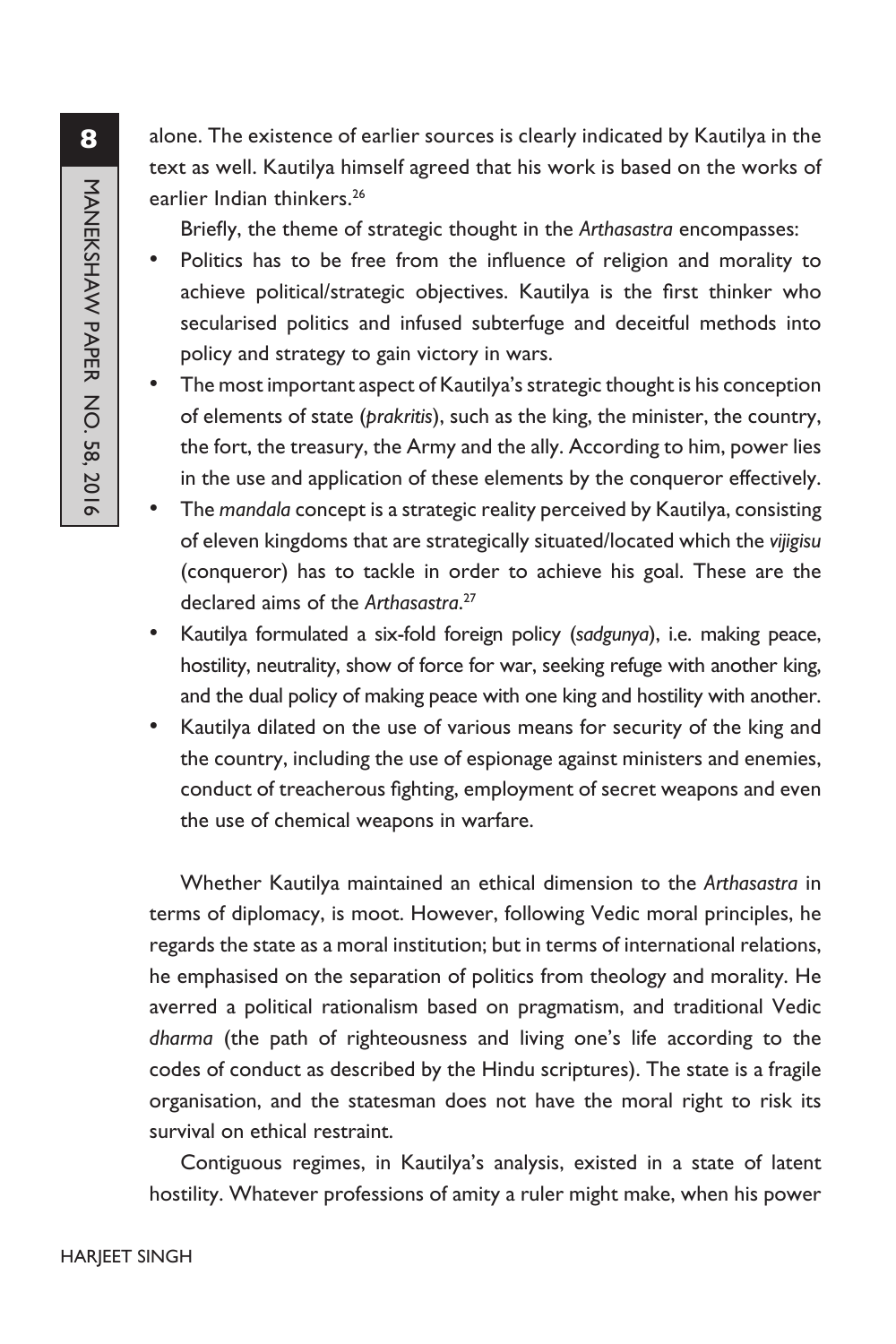grows significantly, it would eventually be found that it was in his interest to subvert his neighbour's realm. This was an inherent dynamic of selfpreservation to which morality was irrelevant. (This represents the ancient Indian philosophy of '*matsya nyaya'* or law of the fishes, where the big fish ate up the smaller fish.) Kautilya concluded that the ruthless logic of competition allowed no deviation: "The conqueror shall [always] endeavour to add to his own power and increase his own happiness." The imperative was clear: "If ... the conqueror is superior, the campaign shall be undertaken; otherwise not".28

Specific actions attributed to Kautilya's advice include deterring Alexander from following up on his initial success in Punjab in 327 BCE by playing up the Greek Army's fear of war elephants; and exaggerating the number in the elephant corps of the Magadha forces in a clever disinformation campaign that compelled Alexander to withdraw his war-weary army from India before it fought another major action.<sup>29</sup>

The traditional Hindu culture of warfare was expounded by Kautilya in the *Arthasastra*. His philosophy accepts that internal divisiveness and external aggression are inevitable and interrelated. Troubles in the core might encourage the external powers to threaten the periphery of the state. To tackle them, the trump card in Kautilya's arsenal is diplomacy which did not accept the clear division between war and peace.<sup>30</sup>

What is quite remarkable is that in the writing of the *Arthasastra*, Kautilya makes no reference to Chandragupta or his empire, does not mention Pataliputra, the capital of that empire, though some other localities are mentioned, and never anywhere hints that its author had any knowledge of the overthrow of the Nandas and the wars which brought Chandragupta his empire and the cessions made by Seleucus. His sovereign's name, his family, his country, his capital are passed over in absolute silence while meditating in his days of retirement on the maxims of policy.<sup>31</sup>

## **Convergence of Thoughts**

The major areas of convergence in the works of Sun Tzu and Kautilya are their emphasis on analysing various factors before deciding to wage war e.g. evaluation of terrain, centrality of leadership, establishment of an effective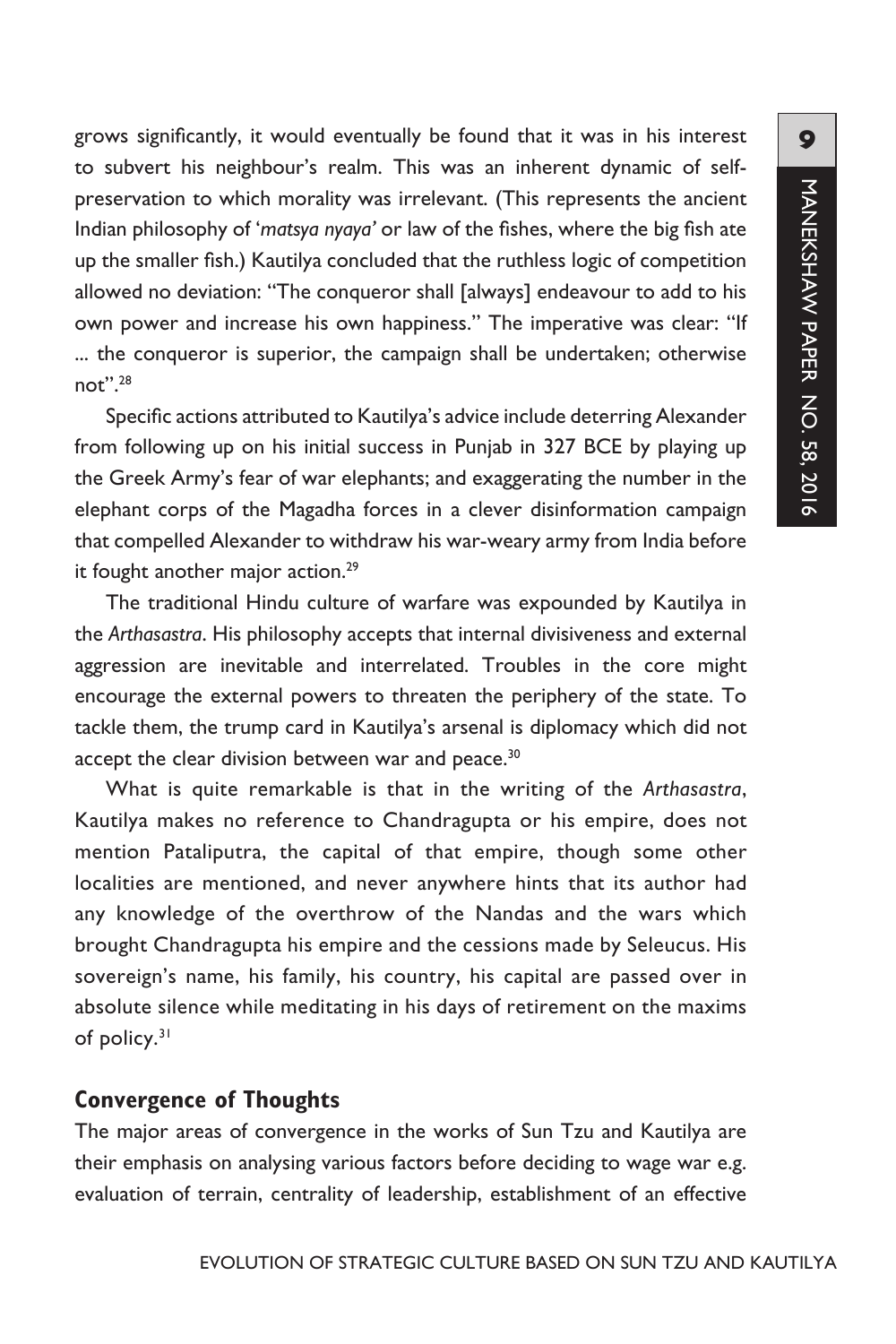intelligence network and avoidance of logistic overreach. Both set great store in carefully weighing the strengths and weaknesses of the enemy and own, continually. This enabled them to size up their opponents during peacetime and, thus, remain prepared for hostilities, whenever they arose.

## **Planning and Preparation for War**

Both Sun Tzu and Kautilya laid considerable stress on the objective evaluation of geographical factors, estimating the strength of the enemy and his allies and every other input, from economic to social to military conditions in the enemy state, and the actual employable resources – human and material – of the *vijigisu* or conqueror.

Both emphasised the prerequisite of grasping the correlation of the forces of the enemy by the hegemon, understanding battlefield conditions, and forging seamless solidarity among own Generals and ranks. Lastly, was the necessity of the hegemon not interfering with the task of the Generals once a decision had been taken. On the length of a campaign, Sun Tsu stated: "All expeditions should be of short duration in conformity with the lightness of the undertaking or of longer duration, in conformity with the heaviness of the undertaking."32

Both Kautilya and Sun Tzu advocated a thorough understanding of oneself and of the enemy. While Kautilya said, "The conqueror should know the comparative strength and weakness of himself and of his enemy*",*33 Sun Tzu said, "Know the enemy and know yourself; in a hundred battles you will never be in peril".<sup>34</sup> Both emphasised careful and deep analysis of various factors which could influence the outcome of war. Only if the factors were favourable, did they recommend waging war; otherwise, their advice was to avoid war. Kautilya advocated a detailed analysis of what he called the *prakritis* (constituent elements of the state) which bear a remarkable resemblance to the constituents of the modern concept of Comprehensive National Power (CNP). He averred that these constituents should not suffer from serious calamities (*vyasanas*) and should they so suffer, then either steps should be taken to rectify them or war should be avoided. He also advised the king to analyse the enemy from the same perspective as he analyses his own capability.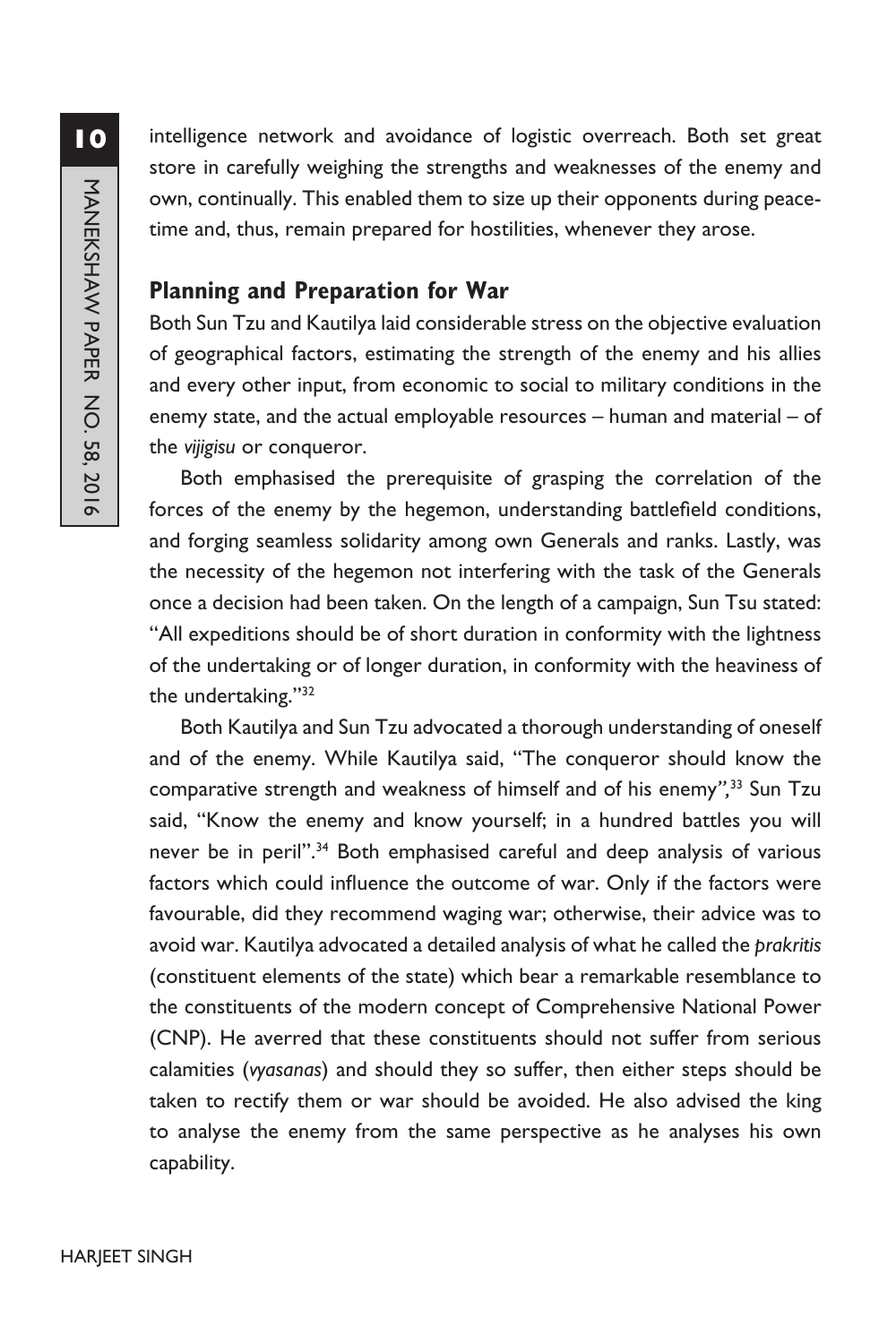Kautilya also advised the king to weigh military factors such as power i.e. power of intellect, power of energy/enthusiasm and power of military might. He was also a strong proponent of the need to consider loss of men and money, analysis of profits and danger, and possibility of revolts in the rear prior to marching to war. On the other hand, Sun Tzu focusses primarily on the military aspects of war, though his grand strategic insight comes to the fore when he mentions the need to weigh the moral influence of the sovereign over the population which will assure support of the people for the war effort. Other factors which he considered are terrain and weather, quality of military leadership, doctrine, state of training, discipline and administration of the Army. Both Kautilya and Sun Tzu are generally in agreement, but it is in the consideration of comprehensive national power that Kautilya goes beyond Sun Tzu; this is understandable, considering the different roles performed by the two. The breadth and depth of Kautilya's analysis, however, is superior to that of Sun Tzu in this aspect. Both also had a clear vision of the end state desired from waging a campaign.

## **Terrain Factors**

The recognition that topography is fundamental to military tactics, the classification of terrain types, and the correlation of basic tactical principles with particular terrains are all generally attributed to Sun Tzu, who was perhaps the first to systematically study these matters and develop a coherent body of operational principles.

A military appreciation of a situation consists not only of analysis of the enemy but also of the topography of the invasion route and likely battlegrounds. Consequently, Sun Tzu said: "Configuration of terrain is an aid to the Army. Analyzing the enemy, taking control of victory, estimating ravines and defiles, the distant and near, is the Tao of the superior General. One who knows these and employs them in combat will certainly be victorious. One who does not know these or does not employ them in combat will certainly be defeated."35

If the terrain is equally suitable to both the king and the enemy, the odds of victory are even. The requirement in each type of terrain is that the *vijigisu* shall undertake works to increase his power. Kautilya also mentions which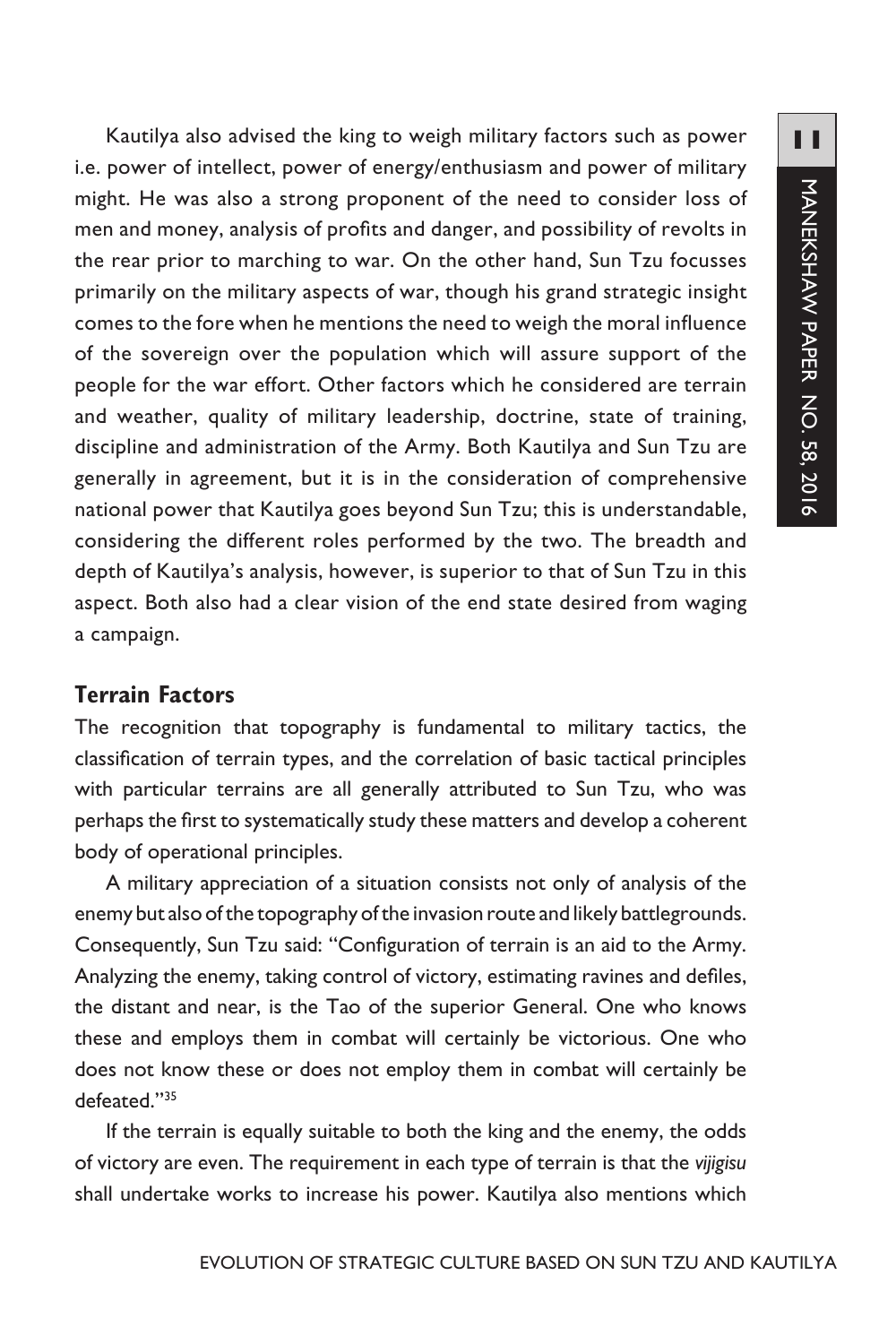component of the Army i.e. elephants, chariots, cavalry and infantry could be optimally employed in the various terrains and seasons, when natural factors of the environment could be taken advantage of as an input to ensure victory for the conqueror.

## **Conduct of Warfare**

According to Sun Tzu, five fundamental factors, and seven elements determine victory. The five factors are:

- elements that create harmony between the ruler and the people;
- weather conditions;
- nature of the terrain;
- quality of military leadership; and
- doctrine, that is, Army structure, ordnance and logistics.

The seven crucial elements are:

- superior wisdom and ability of the ruler;
- talents of the commander (it is repeated here);
- superior command and control of the Army;
- better exploitation of the terrain;
- higher levels of troop strength;
- higher quality of training; and
- enlightened and correct distribution of rewards and punishments.

Kautilya's analysis is similar. He has assigned importance to the following factors that enable a king to succeed in war:

- the king's concern for the people's welfare;
- analysis of weather;
- nature of the terrain;
- estimation of relative strengths of the *vijigisu* and the enemy and the situation in the rear;
- acceptance of sound counsel;
- a well paid and honoured Army kept in full strength;
- a well organised structure of defence and its logistics;
- a sound grasp of the principle of interrelatedness of power, place (terrain) and time (season);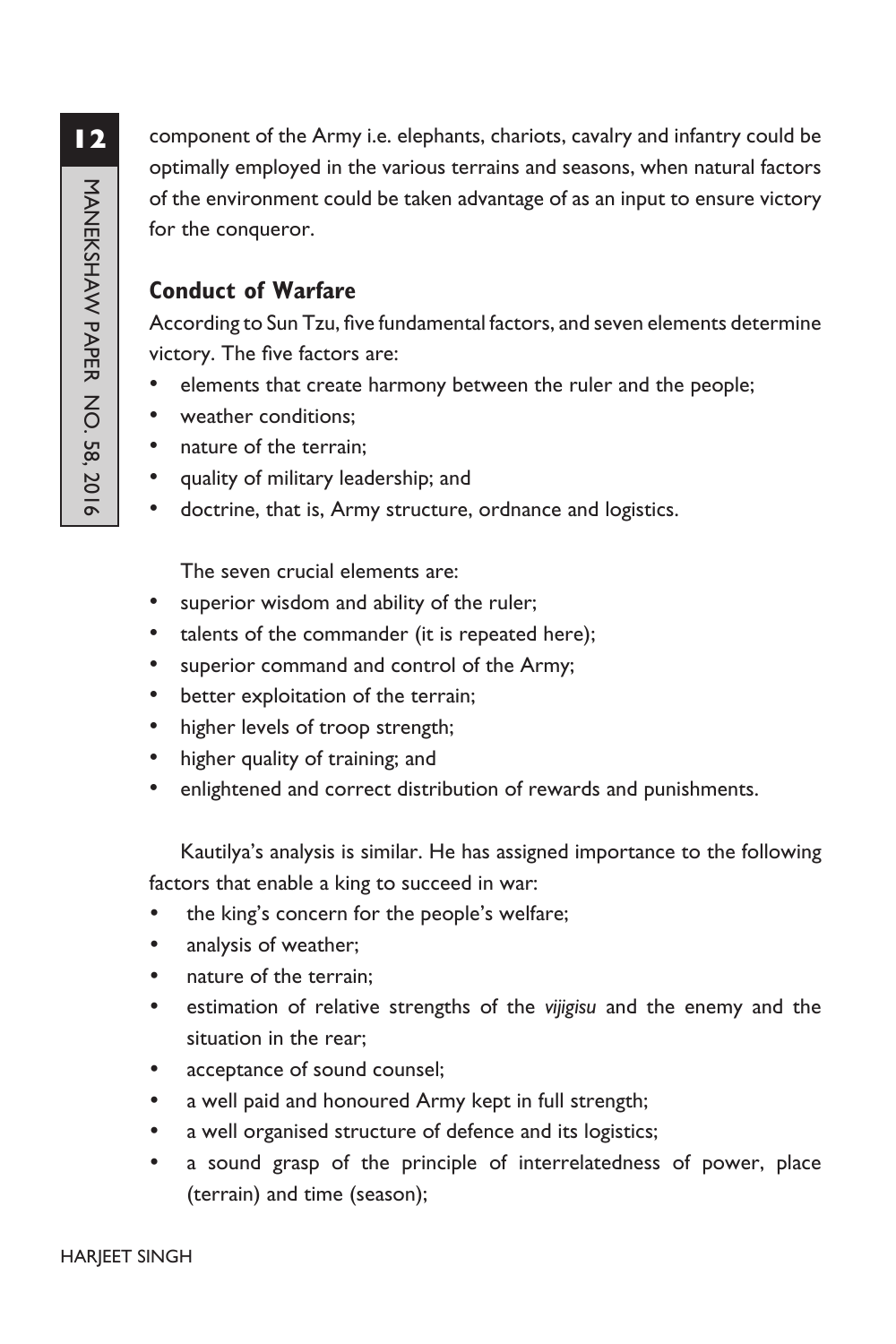- an Army trained for battle-readiness; and
- the *vijigisu* being adept at waging four kinds war: by diplomacy, arms, concealed warfare and clandestine warfare.36

Both agree that if all these factors are present in favour of the conqueror, his victory in war is assured. If both the conqueror and the enemy are endowed with similar strengths, the advice of both is to avoid military conflict and seek other means to weaken the enemy and bide for an opportune time to strike. These conclusions, in essence, are valid even in the contemporary context of conventional strategies of waging wars at different levels.

Sun Tzu discusses concepts related to warfare at some length. His thoughts resemble teachings on manoeuvre warfare. He says: "Now an Army may be likened to water, for just as flowing water avoids the heights and hastens to the lowlands, so an Army avoids strength and strikes weakness,"<sup>37</sup> expounded on later by Liddell Hart in the "expanding torrent" theory.<sup>38</sup> He also discusses the division of forces into "extraordinary forces" and "normal forces"<sup>39</sup> and their employment. Further, he advocates dislocating the enemy by striking at an objective "which the enemy must succour"<sup>40</sup> thereby drawing the enemy into battle on a ground of own choosing. Sun Tzu was against protracted operations and believed strongly in either winning without fighting or, should one be forced to fight, victory must be achieved quickly. He continually exhorts the General to adapt the tactics according to the situation and the enemy. Kautilya also recommends striking an "inferior arm with a superior arm"<sup>41</sup> alluding to striking with strength at the enemy's weak spots.

Unlike Sun Tzu, Kautilya elaborates on logistics. He has detailed advice for the king on sustaining his forces on the battlefield, including provision of supplies, water in waterless regions, establishment of echeloned logistics dumps and a base camp to support the war, not significantly different from the present-day concept of logistics for an offensive. Sun Tzu identifies logistics as a factor to be considered and counsels against logistic overreach in protracted operations

There are some striking similarities between Kautilya and Sun Tzu on military mobilisation. Both highlight factors such as terrain, power and logistics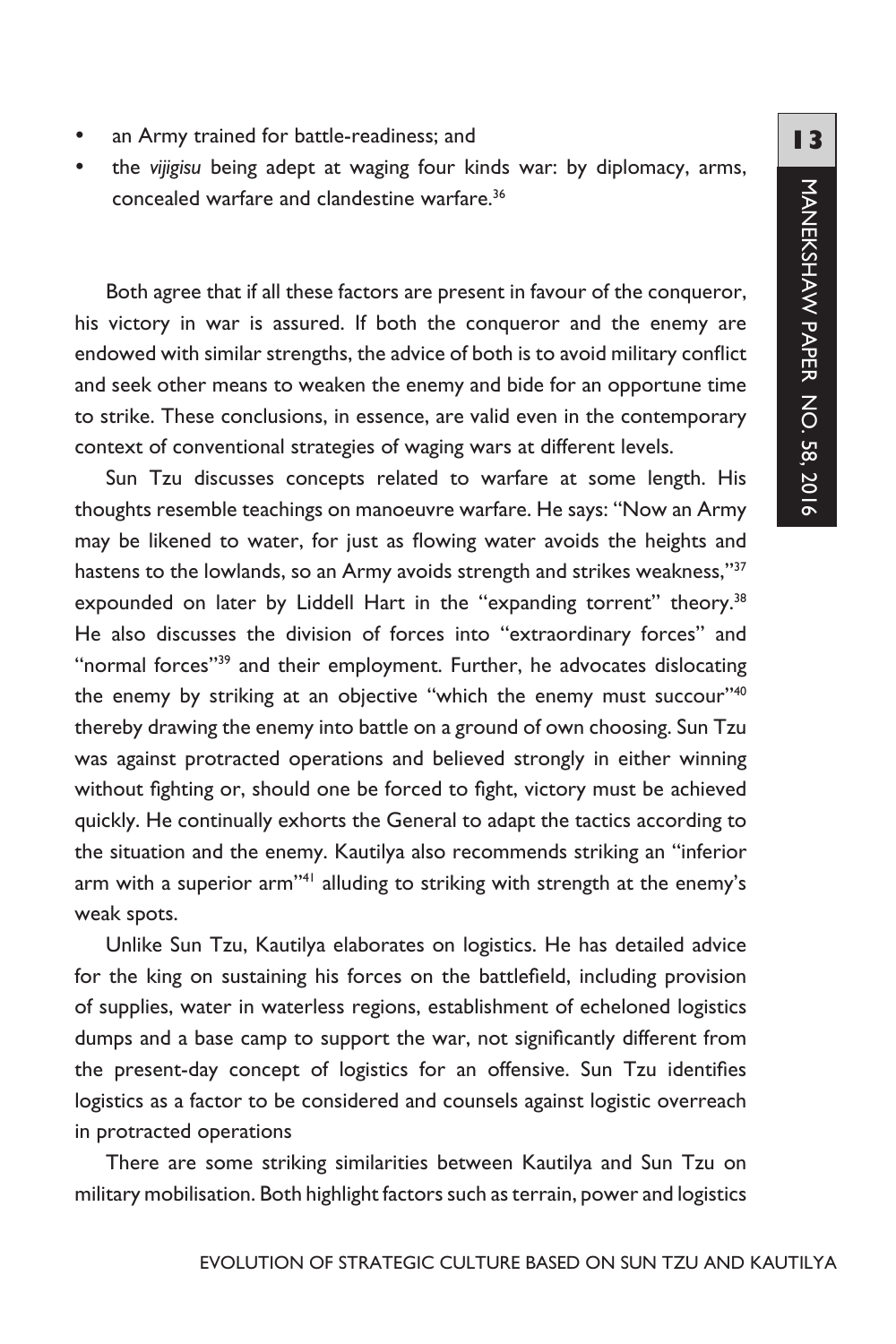that are important to winning a war. Kautilya has highlighted the factors that are responsible for a successful military campaign: power, place, time, season, forces, i.e. when to mobilise different types of troops, i.e., standing Army, territorial Army, militias, etc, the possibility of revolts and rebellions, losses and gains of the campaign, and the likely dangers. Sun Tzu uses the word *'shi'*, translated as 'power' or 'potential', which refers to an inherent potentiality or tendency, an unfolding of a situation which can be foreseen or managed.

On power, Chanakya disagrees with his predecessors who emphasised on the bravery of the king alone to win a war. The first and foremost consideration before launching a military campaign is power. Here, power encompasses the intellectual power of the king—his own understanding of the situation and the counsel he gets from his ministers and others such as military Generals and intelligence reports— and the economic power to back and sustain the campaign. Place or geographic terrain is another important consideration before launching a campaign. He also highlights the timing of the campaign. Here time refers to both the season and the duration. If the season is unsuitable for a military campaign, then it is better to wait. Kautilya also describes the intricacies of appropriate campaigning and non-campaigning seasons. Power, place (terrain) and time are interdependent and only the right combination of the three can lead to victory. Highlighting the importance of time and place, Kautilya says: "In daytime, the crow kills the owl. At night, the owl kills the crow." Thus, the time of a fight is important. Similarly, "A dog on land, drags a crocodile; and a crocodile in water, drags a dog," to emphasise that the place of fight is important.<sup>42</sup> Nevertheless, in his perception, power trumps time and place.

## **Battle Formations**

As regards the formations and their use, except for square and circular formations, the *Art of War* does not mention any other. Kautilya's battle arrays leveraged the strength of combined arms. He describes formations and arrays *(vyuha)* and, in some cases, their disposition in the battlefield. In the *Mahabharata*, several kinds of arrays were employed.43 In this context, Kautilya has cited the authority of old masters such as Ushanas and Brihaspati, to validate his views.

The Kautilyan system, in many respects, envisaged set-piece battles like a game of chess, and the tactics lay in transforming basic formations on the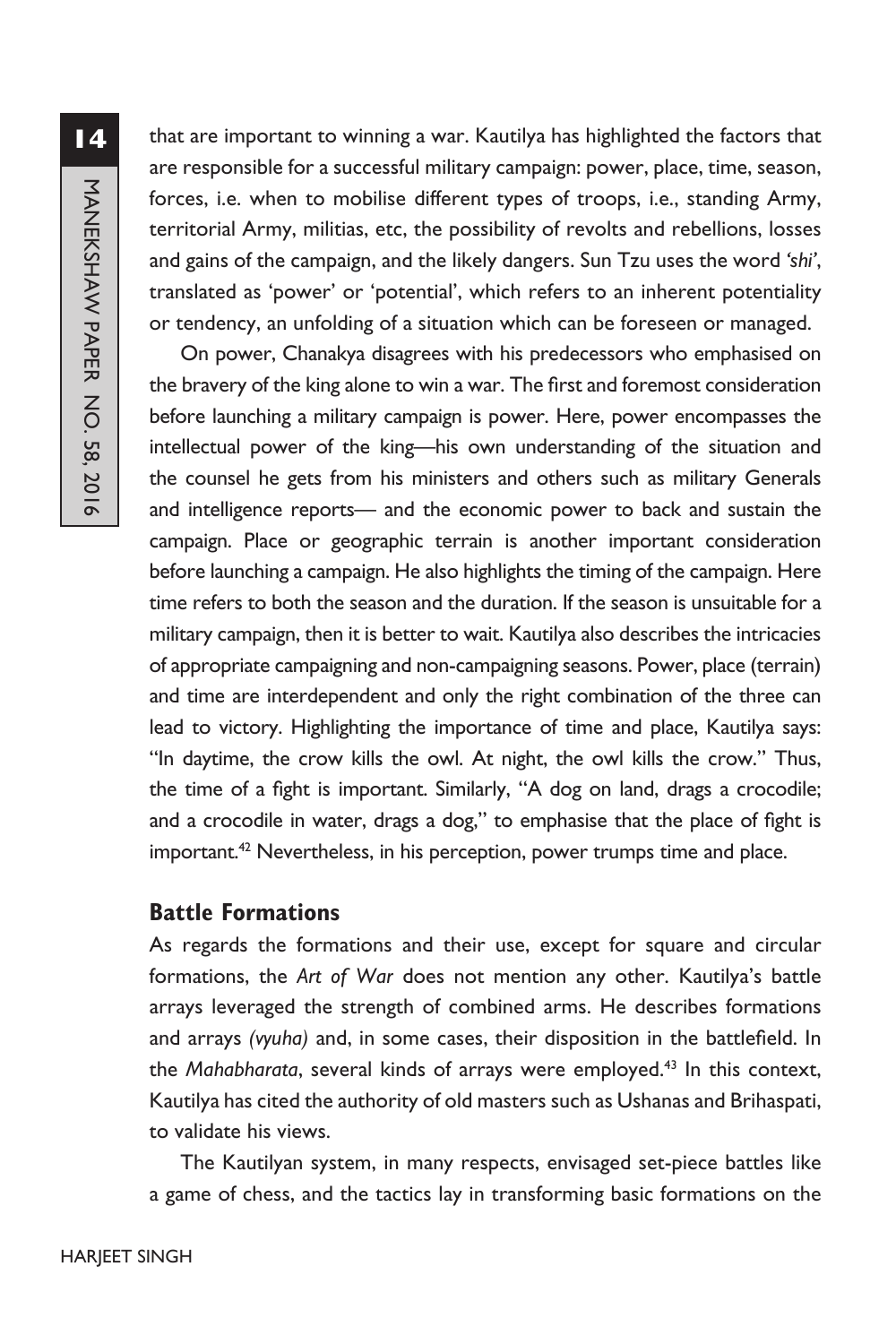battlefield to meet the threats posed by the enemy's formations. Tactical flexibility was at the core of these transformations though the relative advantages of a specific formation are unclear.

A similar comment could be made on some of the formations in the Sun Tzu system which attributed special characteristics to certain formations without explaining how they are realised in operational terms. Chinese analysts have created, over the years, several conceptual diagrams on formations, but most seem incongruous, and merely the product of imagination.

It may appear that, while much ingenuity was expended on the formation of battle arrays, it did not have a decisive influence on the conduct of battles. A general impression is that, after the first engagement, there was little order maintained on the battlefield and that it was a combat of duels and push. However, in the *Arthasastra,* there is a clear enunciation of some fundamental principles of tactics, which show that the commanders of Armies followed some definite plan in conducting a campaign. For instance, it is laid down that when an Army is drawn up in battle order, the General must not move it *en masse* against the enemy but should rather assail the latter with one or two divisions; and when the enemy is thrown into confusion, he should follow up the first onset with the remaining divisions. A second principle enunciated is that a commander must begin a battle by striking that portion of the hostile Army which is occupied by weak and/or treacherous troops. Third, it is emphasised that he should make a rear attack on the enemy when a frontal attack is considered disadvantageous. Similarly, when an attack on one wing or flank is deemed unwise, the other wing or flank may be assailed. Having struck the front of the hostile Army, the commander should follow it up by an attack from the rear. He may also strike at the enemy's rear, and then, when it has wheeled around, he must attack it from the front. Finally, a commander must not press hard a weak but desperate foe, secure in a strong position for, "when a broken Army, reckless of life, resumes its attack, its fury becomes irresistible."44

#### **Intelligence**

Both Sun Tzu and Kautilya assigned great importance to the intelligence structure of the state. It was seen as one of the critical components in arriving at the right decisions, making the correct estimations of the enemy's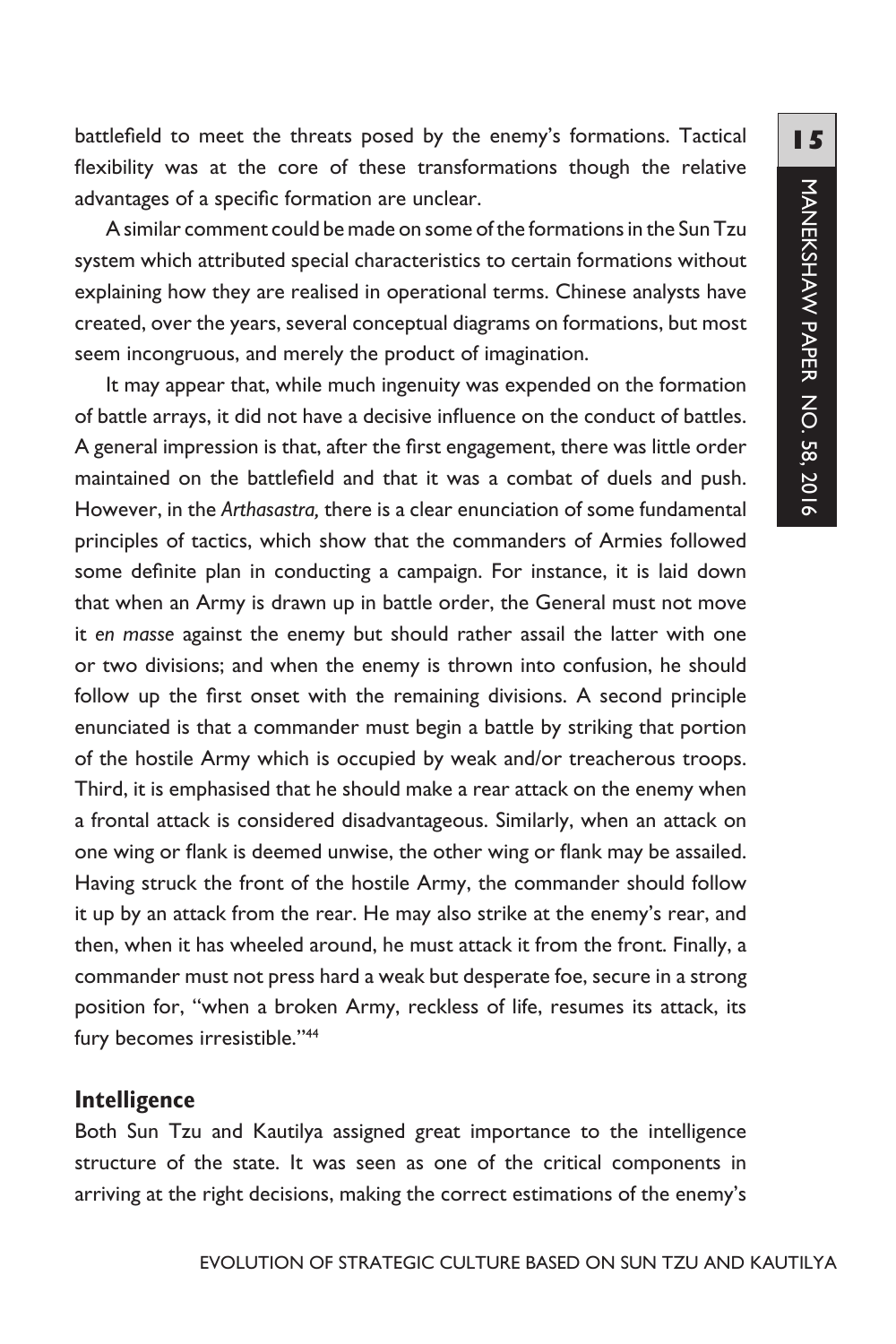strength, and for launching clandestine operations. The intelligence set-up was developed into a highly sophisticated organisation, ruthlessly clinical in its execution and all-pervasive in its conceptual framework. In modern times, intelligence has become complex owing to technological innovations and the "leap" achieved by electronic and information technology. However, the employment of spies and intelligence personnel continues to remain a basic and valid constituent of warfare today.

Sun Tzu, with enviable precision, observed: "Now the reason a brilliant sovereign and a wise General conquers the enemy whenever they move and their achievements surpass those of ordinary men is their foreknowledge of the enemy situation. This 'foreknowledge' cannot be elicited from spirits, or from gods, or by analogy with past events, nor by astrological calculations. It must be obtained from men who know the enemy situation".<sup>45</sup> Sun Tzu also believed that gathering military intelligence must be a dedicated, ongoing activity exploiting every possible channel to gain knowledge of the enemy. Open sources could only describe the visible, but not the invisible, plans, military secrets, the ruler's ambition, the personality of key officials, and the character of Generals. Accordingly, Sun Tzu strongly advocated the judicious employment of spies, categorising them according to their function and indicating the essentials of interpretation and control.

In a famous passage, Sun Tzu stated: "The means by which enlightened rulers and sagacious Generals moved and conquered others, that their achievements surpassed the masses, was advance knowledge." This sentence, in fact, summarises Sun Tzu's approach to warfare and distinguishes him from many historical political and military leaders who ignorantly committed their states to battle. As he asserted: "One who does not know the plans of the feudal lords cannot prepare alliances beforehand. Someone unfamiliar with the mountains and forests, gorges and defiles, the shape of marshes and wetlands, cannot advance the Army. One who does not employ local guides cannot obtain advantages of terrain."46

As regards Kautilya, his masterly chapters on secret service and covert operations, both in terms of concept and detail, have immense contemporary relevance. On the relationship among might (power), energy (enthusiasm) and counsel, he says that a good combination of all three is the best, but the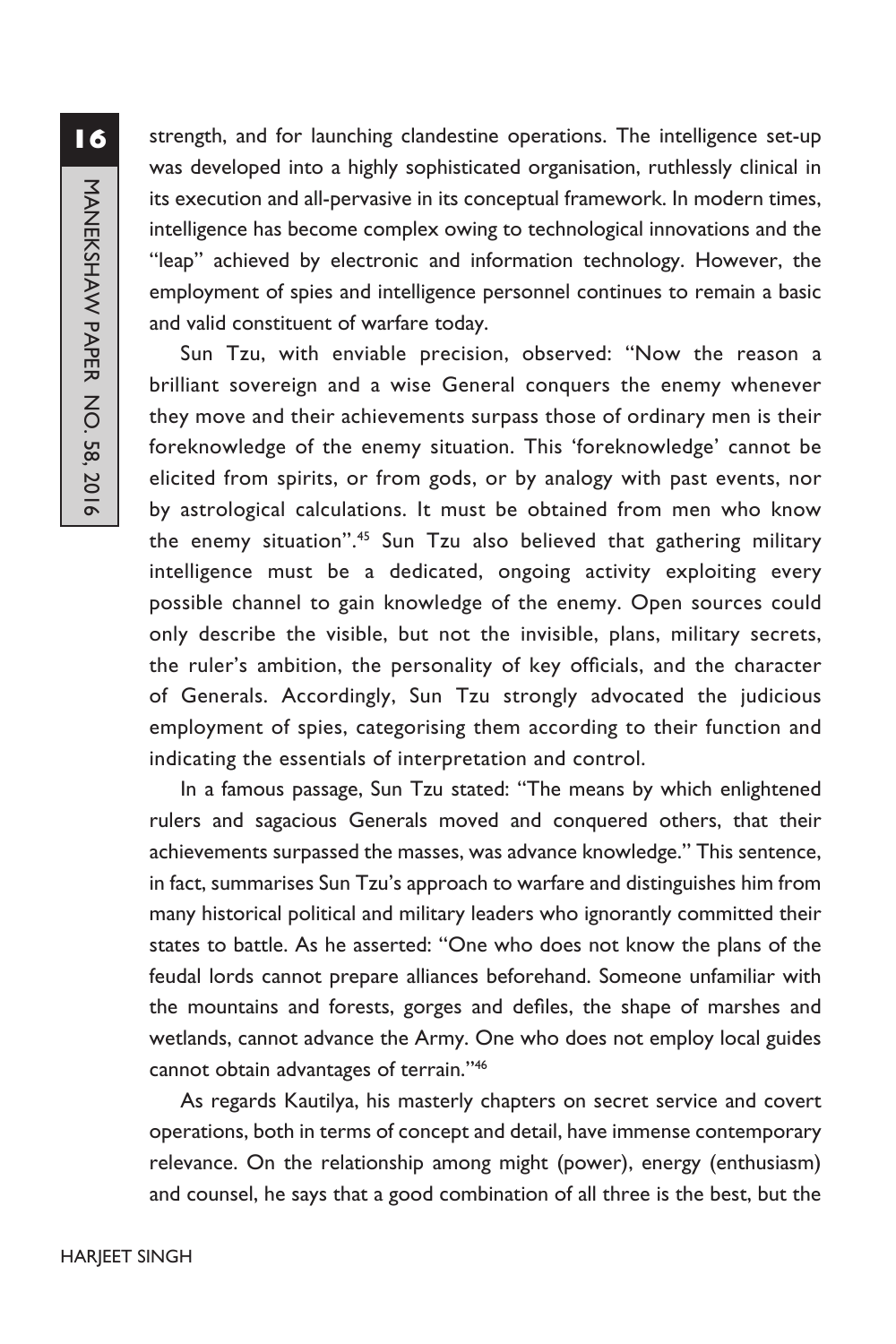**17**MANEKSHAW PAPER NO. 58, 2016 MANEKSHAW PAPER NO. 58, 2016

power of counsel is superior to mere might for, "the king with his eyes of intelligence and science is able to take counsel with small effort and overreach enemies possessed of energy and might by conciliation and other means and by secret and occult practices"<sup>47</sup> ("occult" means are part of his concept of psychological warfare). Kautilya also wrote with chilling logic: "An assassin, single-handed, may be able to achieve his end with weapon, poison and fire. He does the work of the whole army or more".48 He has also underlined the importance of the "miracle of secret instigation", i.e. subversion. The extensive nature of intelligence operations is indicated by the following guideline: "A king shall have his agents in the courts of the enemy, the ally, the middle and neutral kings to spy on the kings as well as their eighteen types of high officials".<sup>49</sup>

Sun Tzu has only provided a basic structure of intelligence, which presumably had further sub-divisions and sub-structures in operational terms. He has not discussed counter-intelligence and internal intelligence which is implicitly acknowledged when discussing the double agent – essentially a spy of the enemy who has been entrapped and turned around to serve the king. In Sun Tzu's view, the double agent should be paid handsomely as he is the kingpin for operations in enemy territory. He also upheld the comprehensive nature of intelligence when he averred that there is no situation where espionage is not possible. However, he made it clear that "only the enlightened sovereign and the wise General who is able to use the most intelligent people as spies can achieve great results".<sup>50</sup> Sun Tzu looked upon intelligence as a facilitator for realising the strategic and military objectives of the state within a well-prepared framework.

Kautilya, too, constructed a comprehensive structure of intelligence. The *Arthasastra* is replete with detailed analyses of the functions of the various categories of people who could be employed as spies and the kind of special roles they could perform. Kautilya, like Sun Tzu, in an astonishing similarity of views also states that no segment of society – one's own and the enemy's – and no place is beyond the scope of intelligence.

The Kautilyan system of intelligence encompasses all spheres of human activity and assigns roles for various categories of people in society. The complete list of spies would suggest that categories such as prostitutes, monks, bar owners, etc. were also utilised to further the cause of the king.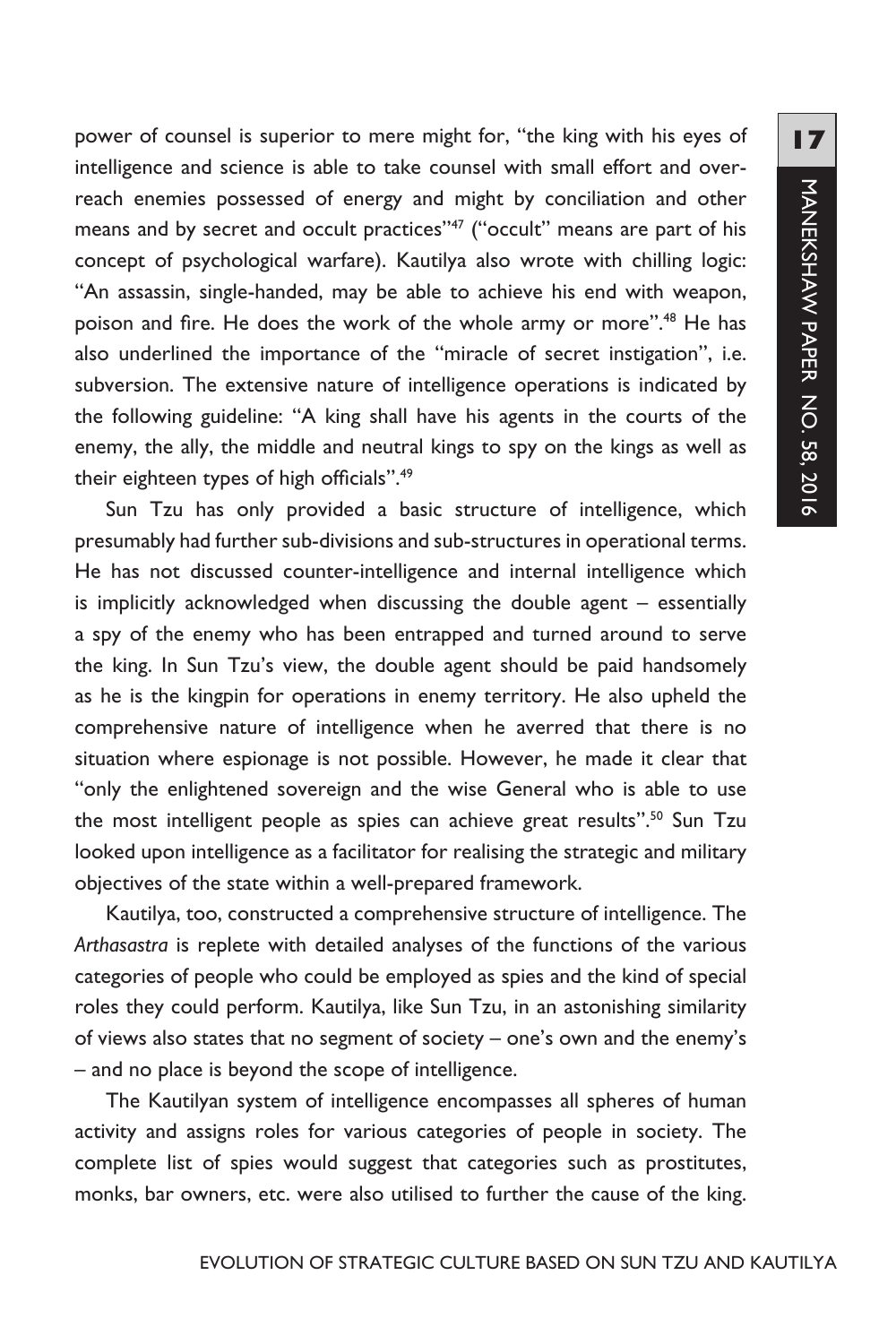What appears to be notable in the Kautilyan system is the separate unit controlled by the Chancellor and the bifurcation of internal and external intelligence units. The coordination of inputs from these units was presumably made at the higher levels. It is also significant that the Chancellor's unit dealt exclusively with economic crimes and performed anti-corruption and vigilance functions, an amazingly sophisticated concept in the context of the times. Kautilya also appears to have attached considerable importance to economic intelligence.

Kautilya has gone into great detail on targets of subversion in the enemy country – apart from the 18 categories of high officials, the methodology of entrapment of enemies, including the use of the "honey-trap", bringing about dissensions in the enemy king's family, particularly among the princes, etc. In short, Sun Tzu sharply highlights the basics, while Kautilya, besides doing that, has added an operational manual to his treatise in the sphere of intelligence; they complement each other. Both understood the value of an effective intelligence system.

## **Deception**

The concept of deception forms a major facet of Sun Tzu's treatise. He observes unequivocally that all warfare is based on deception, which is of several kinds such as feigning incapacity when ready to attack; formulation of baits to "lure the enemy"; when near the enemy, making it appear one is farther away, etc. $51$  According to Sun Tzu, deception is two-fold. It means both to delude others into believing in one thing, while doing exactly the opposite, as well as the art of outmanoeuvring the opponent by a deceptive strategy. Further, another idea of Sun Tzu, of void and actuality, i.e. creating an illusion of emptiness or sufficiency, is an extension of the concept of deception. Sun Tzu considered it a fundamental factor in warfare.

Kautilya has also taken into account the art of deception in war. However, he has included it in the category of covert activities and psychological warfare which he has mentioned as tricks, stratagems and even occult practices. Both believed in using deception as a tool to advance the cause of the conqueror or king.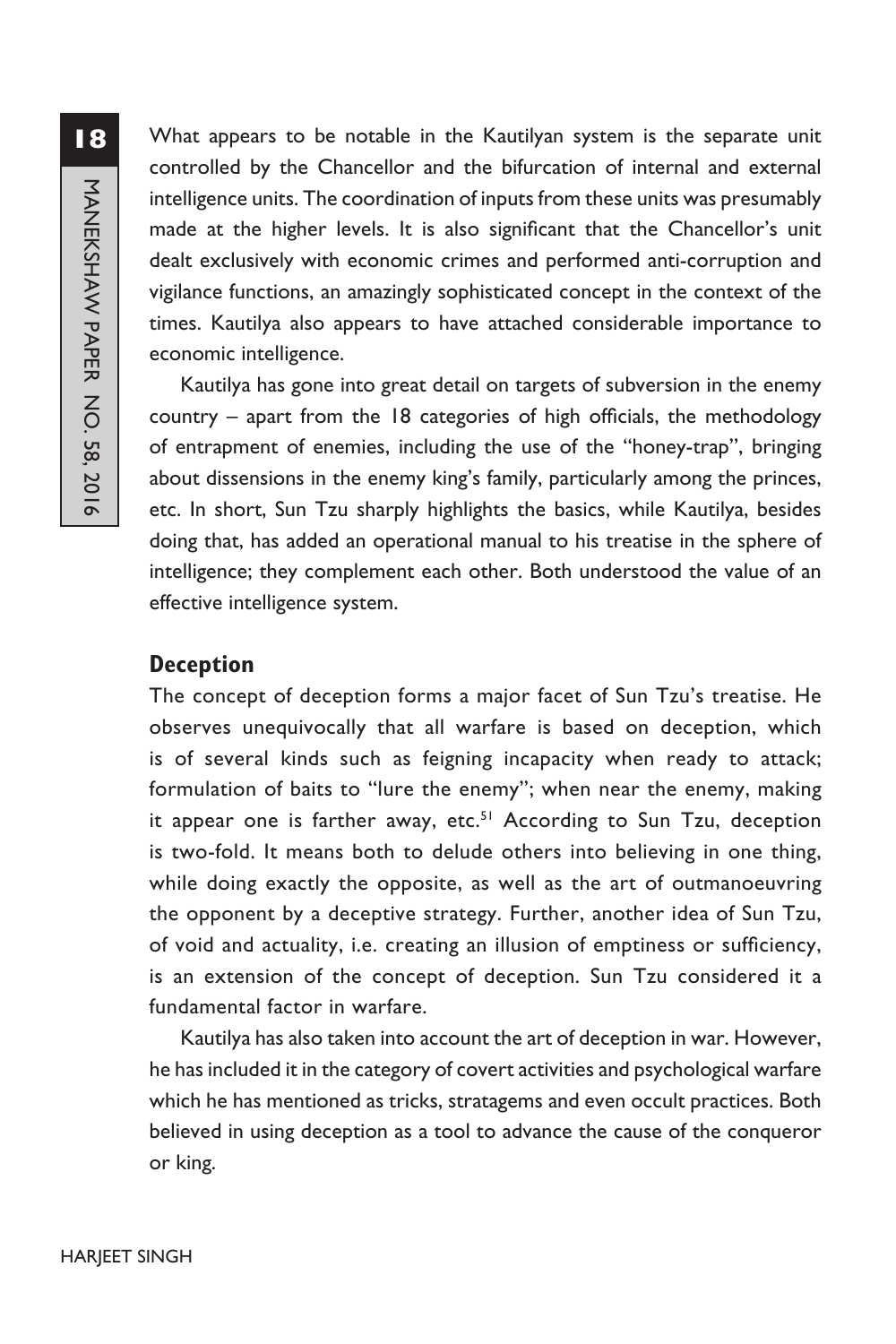## **Leadership**

Both Kautilya and Sun Tzu emphasised the importance of leadership as a factor to be evaluated before deciding to wage a campaign. However, while Kautilya discusses the leadership qualities required of a ruler, Sun Tzu discusses the qualities of a General. While the sovereign was also the General during Kautilyan times, the roles of the sovereign and General were separate in Sun Tzu's era. Kautilya emphasises on the qualities of intellect, energy (enthusiasm), boldness, a keen mind, control over the senses, and justness in dispensation of rewards and punishment.

These qualities are also emphasised in a military leader by Sun Tzu who covers them in greater detail. Sun Tzu stresses on intelligence, courage, humaneness, sternness and trustworthiness besides calmness, self-control and impartiality, and also goes on to warn of the dangerous qualities in a military leader which could ruin an Army and its operations: recklessness, cowardice, quick temper, sensitiveness (too delicate a sense of honour) and compassionate nature.<sup>52</sup> Sun Tzu's thoughts on leadership are more relevant to a military leader today.

## **Management of External Relations**

Kautilya focusses a significant portion of his treatise on foreign affairs. He has no parallel in his times in the exposition on international relations. His six-fold policy (*sadgunya*), *mandala* theory (circle of kings) and four *upayas* of *sama* (conciliation), *dana* (gifts), *bheda* (subversion) and *danda* (force) hold relevance even today in inter-state and inter-personal relations. The perspicacity in Kautilyan teachings on foreign affairs would be apparent even for the uninitiated. Sun Tzu did not focus on foreign affairs except for a mention of the need to disrupt the enemy's alliances in order to weaken him.

Sun Tzu has attached importance to diplomacy and foreign policy as an effective instrument to further the interests of the state. For instance, he was in favour of forging an alliance between his Wu kingdom and that of Qi in order to battle the adjoining kingdom of Cu, i.e. adopting the strategy of disrupting the enemy's alliances. It is also the idea of defeating the enemy by strategic considerations. Sun Tzu observed that "the highest realisation of warfare is to attack the enemy's plans; next is to attack their alliances; then is to attack their Army; and the lowest is to attack their fortified cities".<sup>53</sup>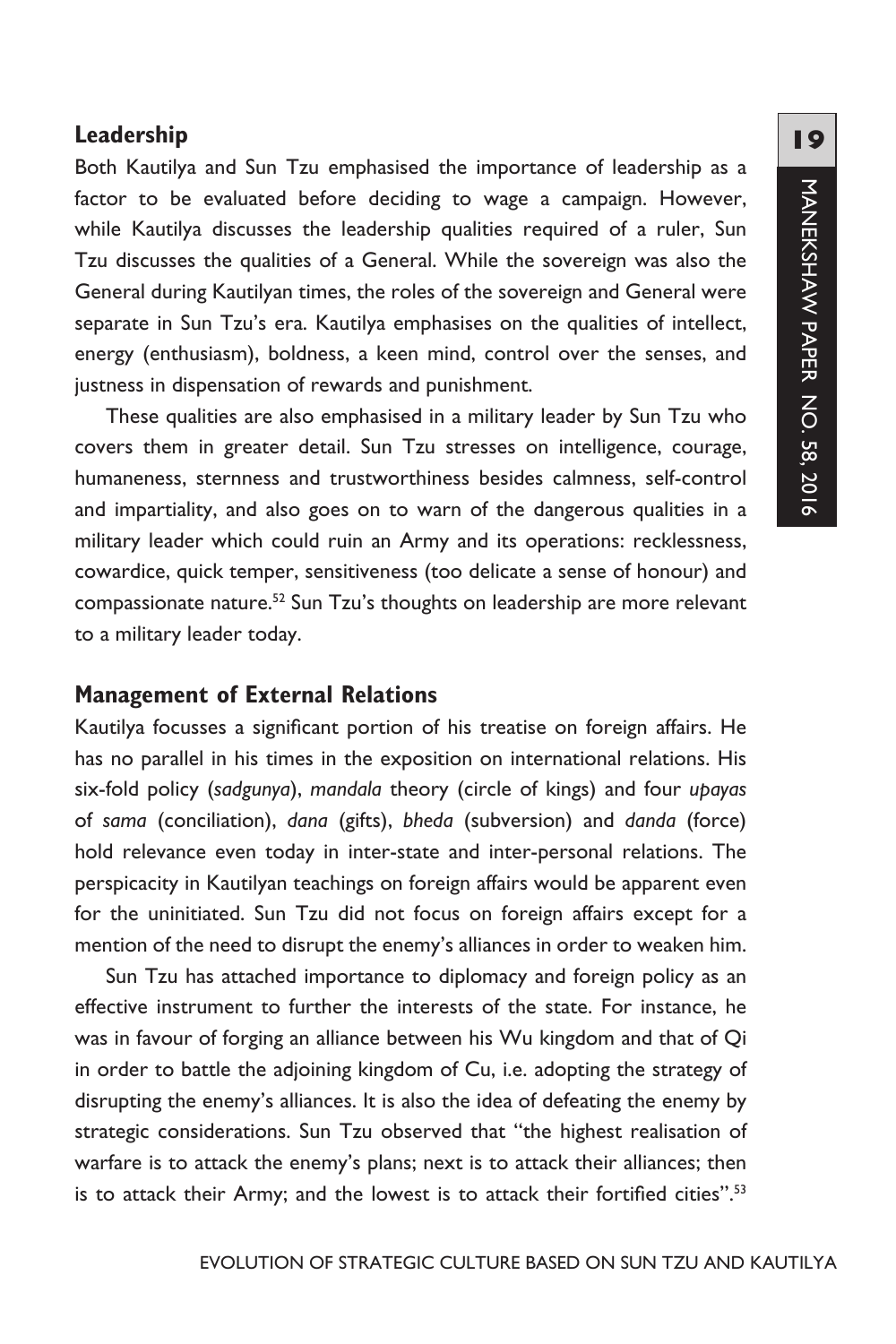As may be gleaned from this succinct statement, disruption of the enemy's alliances is placed second in terms of priority after a strategic understanding of his plans.

Kautilya has shown considerable concern about the issue of dealing with the enemy in the rear and how a weak king should cope with both invasion and war.54 In sum, both Sun Tzu and Kautilya attached considerable importance to foreign policy in the overall strategic structure of war and peace. Both advocated war only after critical evaluations and sufficient augmentation of power. Both believed that wars are expensive and that the gains should outweigh the possible losses; and foreign policy is a means to create conditions for maximising profits with a minimum or acceptable level of deficit. This will be achieved after a fundamental analysis of the correlation of power among various state-actors within a given strategic environment.

## **China-India Matrix**

The military tradition and culture of both China and India, in ancient times, had a vigorous military culture promoted by various kingdoms competing for supremacy. But there is a crucial difference: Chinese Generals and analysts sustained military thinking as an independent discipline. For instance, even after Sun Tzu had passed from the scene, his descendant Sun Bin, who lived more than a hundred years later, wrote a treatise on *Military Methods*, which expounded on some practical issues in war, by elaborating on Sun Tzu's ideas. The essence of traditional Chinese military thinking has been both inherited and updated by contemporary Chinese statesmen and strategists. In the subsequent centuries, other great Generals amplified further the basics on war in the light of their experiences and the changed times. Even Mao Zedong, a great military strategist, cited Sun Tzu in his writings on war. Both strategic cultures also invested a moral dimension to wars, such as righteous war to restore moral order (China) and *dharmayuddha*, or just war to punish the unjust (India). The vital difference is that China's strategic culture was constantly debated down the centuries.

Both Sun Tzu and Kautilya, while systematically exploring the taxonomy of strategy, the mechanics of wars and the architecture of peace, took into account the ideas and practices of the earlier epochs. Kautilya particularly, makes repeated references to these – either in terms of affirmation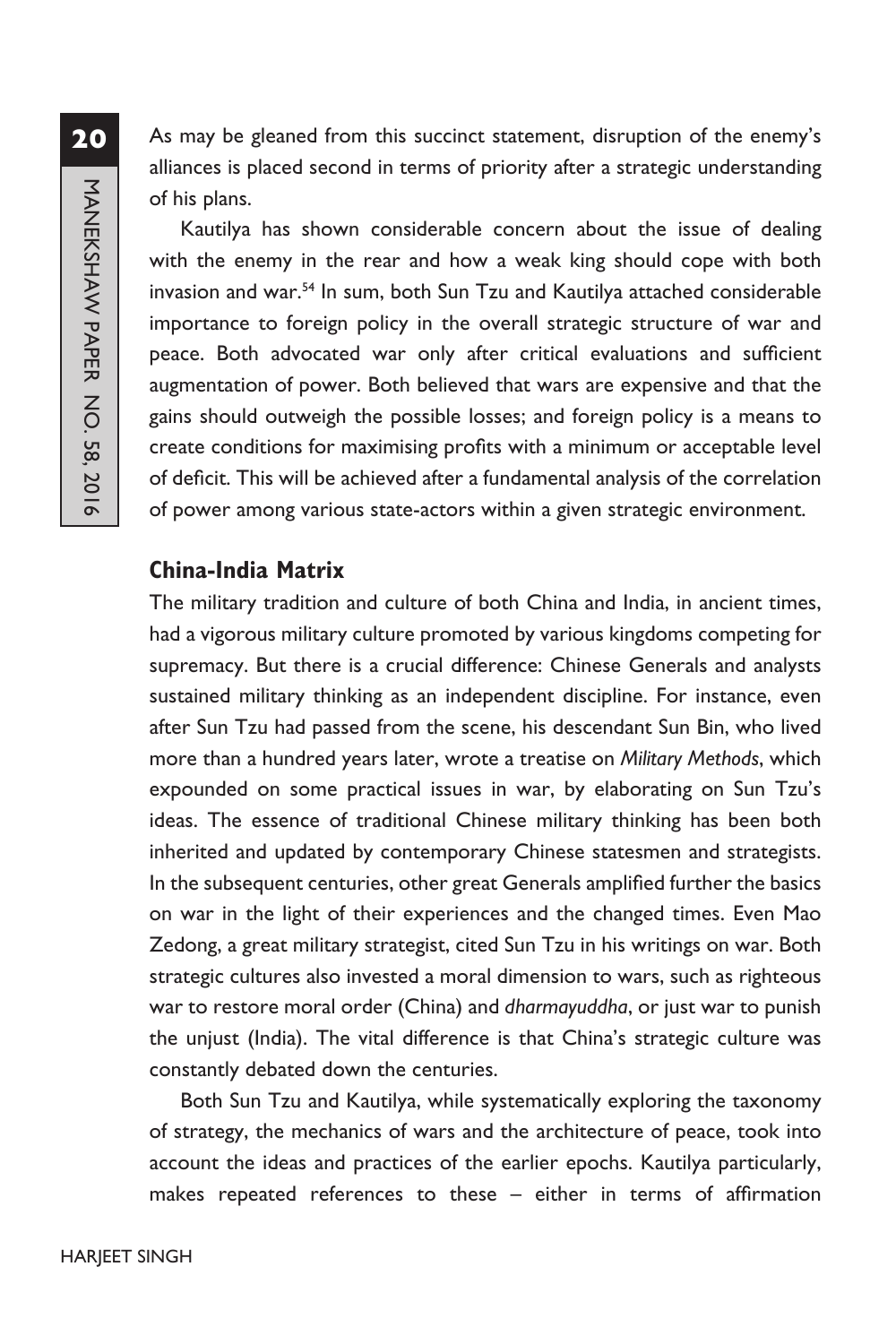or repudiation. Their genius lay in absorbing the essence of the past and formulating in innovative and unique fashion the fundamentals of war and peace.

Both were sage-like personalities. Sun Tzu had practical experience of war. On the other hand, Kautilya learnt about war by constant observation and analysis. However, in popular perception, the latter is more renowned for his exhaustive dilations on management of the state, and on foreign policy. His contribution to the study of war, which is equally outstanding, has, for inexplicable reasons, not been adequately studied or understood.

One of Sun Tzu's most famous aphorisms is, "To subdue the enemy without fighting is the acme of skill."<sup>55</sup> Rather than a call for peace, Sun Tzu recognised the inherent risk of armies entangled in a protracted war that depresses a soldier's will power, drains the state's resources, and presents third party states with an opportunity to take advantage of your weakness. According to Sun Tzu, even if a state is able to win many battles and master tactics, if it engages in protracted warfare, it will not benefit.56 In order to win with a minimal use of force, *The Art of War* encourages Generals to use deception to shape circumstances so that they are able to win the war before the first battle. In *The Art of War,* Sun Tzu describes four offensive tactics in order of effectiveness. The first tactic is to attack the enemy's strategy, the second is to disrupt an enemy's alliances, the next is to attack the enemy's Army, and the least preferred is to attack the enemy's cities.<sup>57</sup> In Sun Tzu's list, the two most effective strategic choices do not depend on the use of force, but instead rely on adroit diplomacy and deception.

Sun Tzu's higher order tactics require a deep knowledge of both the enemy's and one's own capabilities. He makes the vital importance of such knowledge clear, warning that "if ignorant both of your enemy and of yourself, you are certain in every battle to be in peril."58 Sun Tzu also puts high value on the gathering of intelligence and the use of spies.<sup>59</sup> In fact, he devotes the whole of his last chapter to the use of secret agents, and delineates a variety of agents by purpose and origin. For example, some agents are to be used as traditional spies who gather information and report to the General, inside agents who are enemy officials, enemy spies who are bribed into becoming double agents, and expendable agents who are given false information to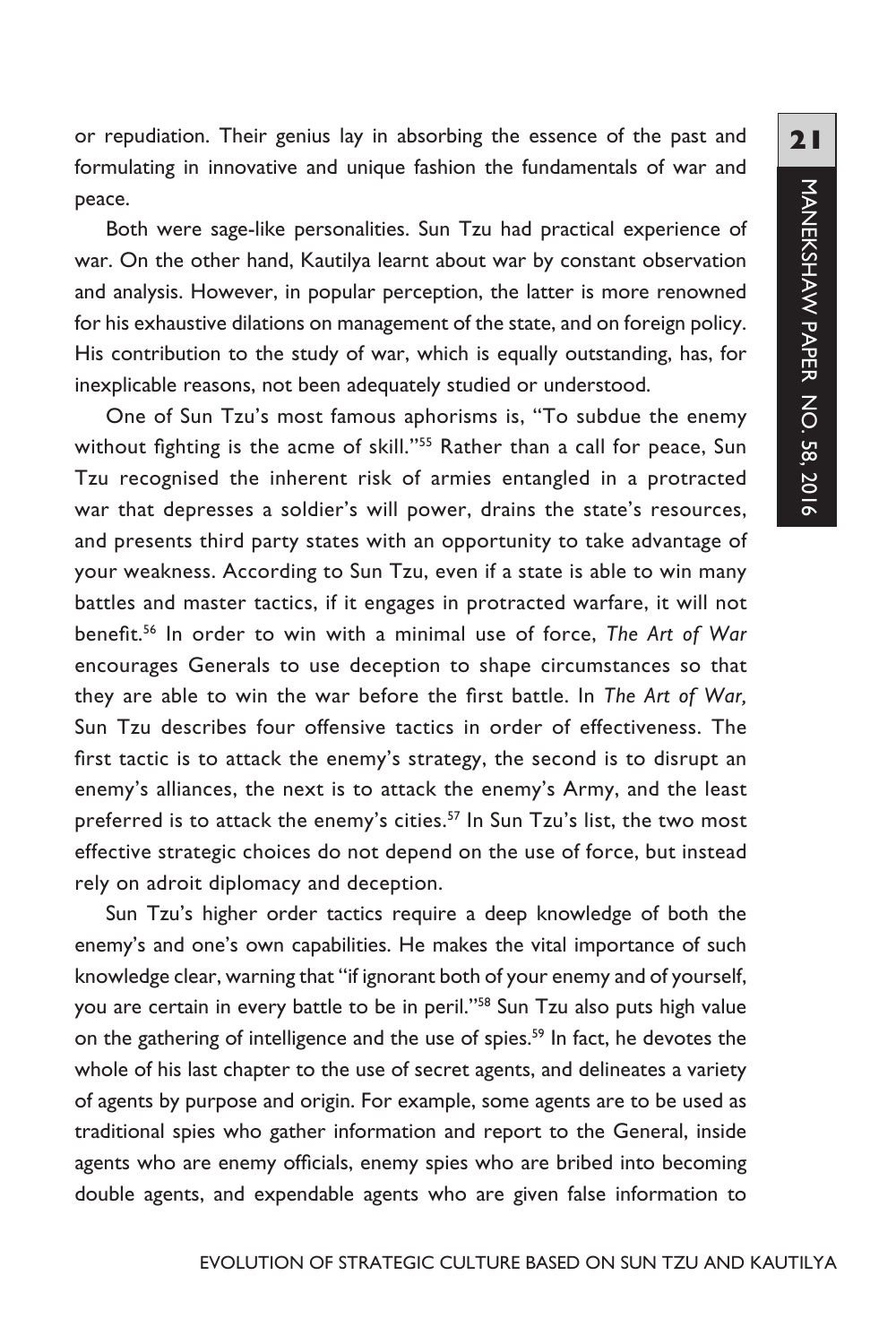**22**MANEKSHAW PAPER NO. 58, 2016 MANEKSHAW PAPER NO. 58, 2016

disclose to the enemy after being captured. With knowledge of the enemy, and knowledge of one's own capabilities, the General and the sovereign are able to make plans carefully and shape the enemy's perceptions. In this way, secret agents are vital, and akin to an Army's eyes and ears.<sup>60</sup>

Sun Tzu clearly puts deception above the use of force in warfare, but *The Art of War* also includes instructions about the best manner to fight a war. Sun Tzu advocates an indirect form of warfare that is dependent on manoeuvre rather than focussing on attacking and destroying the enemy's Army, like Clausewitz advocates.<sup>61</sup> This strategy depends on restraint and timing, shaping the situation so that when the enemy makes a mistake or presents a weakness, it is possible to strike so that the battle is won before it starts. Even when engaged in fighting, the actual outcome depends on the use of deception and psychological factors. In this way, it is more important to attack an enemy's will than to win a tactical battle. Sun Tzu describes this as the moral factor, and advises to "avoid the enemy when his spirit is keen and attack him when it is sluggish and his soldiers homesick."62 As a corollary to this point, it is necessary to maintain the morale of your own troops through fair treatment and proper administration of rewards and punishments to maintain loyalty.<sup>63</sup> The attention to moral factors, deception, timing, and diplomacy that are necessary to preserve the state and to prevent a prolonged war that is costly and enervating, and threatens state survival, is the core of Sun Tzu's strategic thought.

Kautilya strongly believed that the economy of a state keeps it running. The government and the Army cannot be effective if the treasury is decrepit. "Spiritual good and sensual pleasures depend on material well-being."64 In other words, the well-being of the state and its people will never happen if the economy is poor. "All undertakings are dependent first on the treasury."<sup>65</sup> Every good in political life – peace, conquest, order, the correct social and class structure – depends on the state acquiring wealth and using it wisely. He believed that the king can be happy only if his people are happy and, "therefore, being ever active, the king should carry out the management of material well being."66

An analysis of most insurgencies in the world shows that Kautilya was accurate in his belief that the greatest cause of insurgencies is societal discontent and advocates that the state should attach great importance to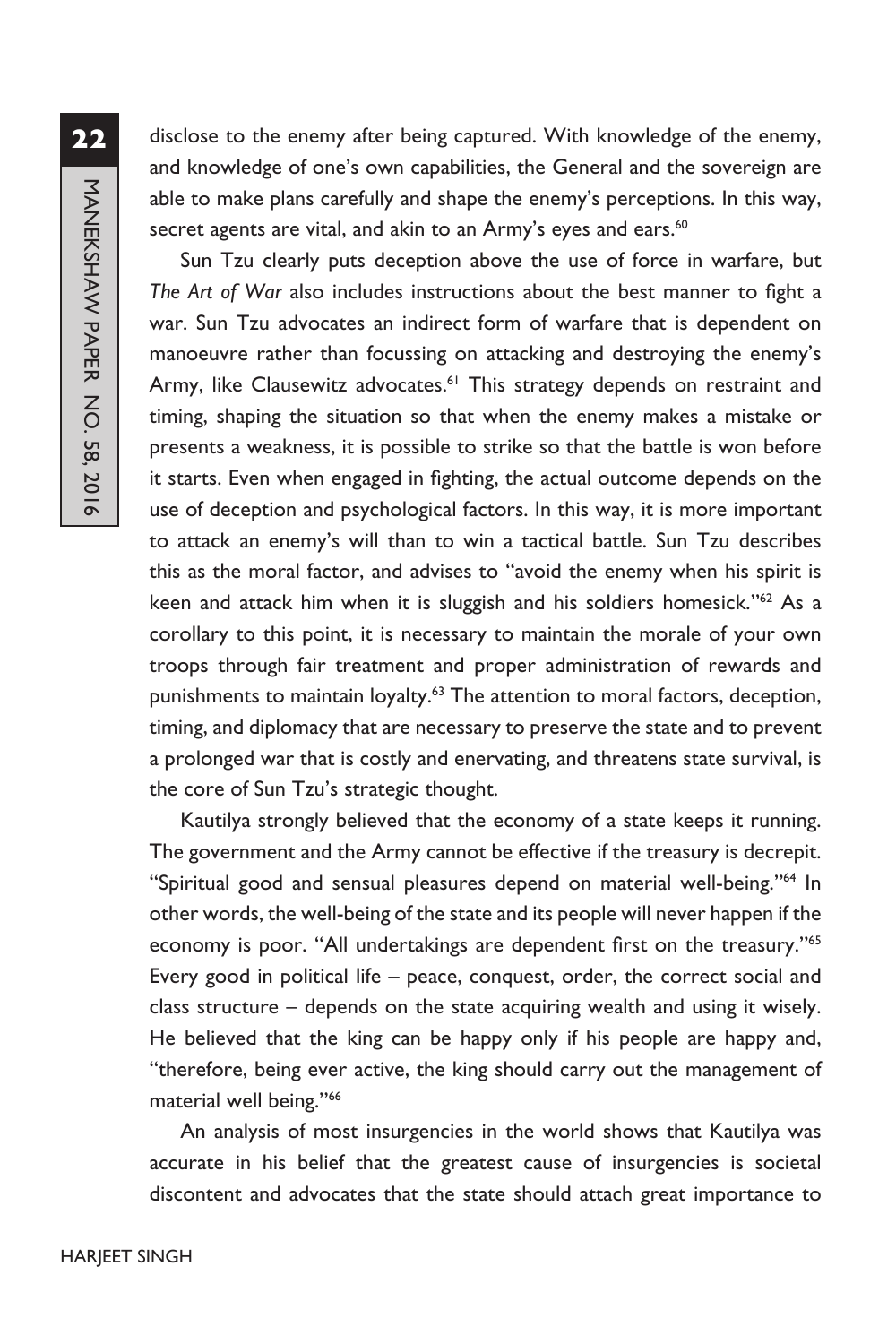the well-being of the people for, if they become impoverished, they become greedy and rebellious. He also averred that "an internal rebellion is more dangerous than an external threat because it is like nurturing a viper in one's bosom."<sup>67</sup> Rebellions (insurgencies) were classified based on the affected region and on who their sponsors were. The similarities in the methods used today and those espoused by Kautilya are salient.

In the Kautilyan system, the Generals and their chief, the *Senapati*, were privileged elite. In fact, the *Senapati* was paid the highest salary, at the same scale as the five other high categories of officials, the priests, and the crown prince. This was to dissuade him, among other things, from acts of treachery. However, the king ruled with the help of councillors, ministers and other officials down to the village level. These high civilian officials, particularly the Chancellor, controlled the purse-strings and conducted the affairs of the state. And a tight-knit intelligence system kept a watch over their conduct. In this sense, the military was subordinate to the civil authority.

The *Arthasastra* is not only concerned about making conquests, it also discusses the strategies and tactics for the prevention of conquest by others. Thus, a large portion of the book is devoted to statecraft and administration of the state. But, whether in conquering others or in preventing conquest, the *Arthasastra* takes conflictual relationships between states as the norm. Therefore, management of these occupies an important place in Kautilya's thinking.

Despite the great similarities between the ideas of Sun Tzu and Kautilya, there remains one major difference which has to do with the different social systems of India and China. Sun Tzu's idea was that subjugating the enemy's Army without fighting is the true pinnacle of excellence. Such a doctrine would have been inconceivable for Kautilya because that would have devalued the entire hereditary warrior *varna*. For them, it was a disgrace to die anywhere except on the battlefield. A world without war was, even theoretically, inconceivable to Kautilya. In India, a professional warrior class (*Kshatriyas*) was institutionalised as part of the four-fold caste system. They were looked upon as a distinct group of people to lead the nation at war, although the Army itself was conscripted from the merchant and peasant classes. Ancient China did not have a professional warrior class, although men of nobility led the Army.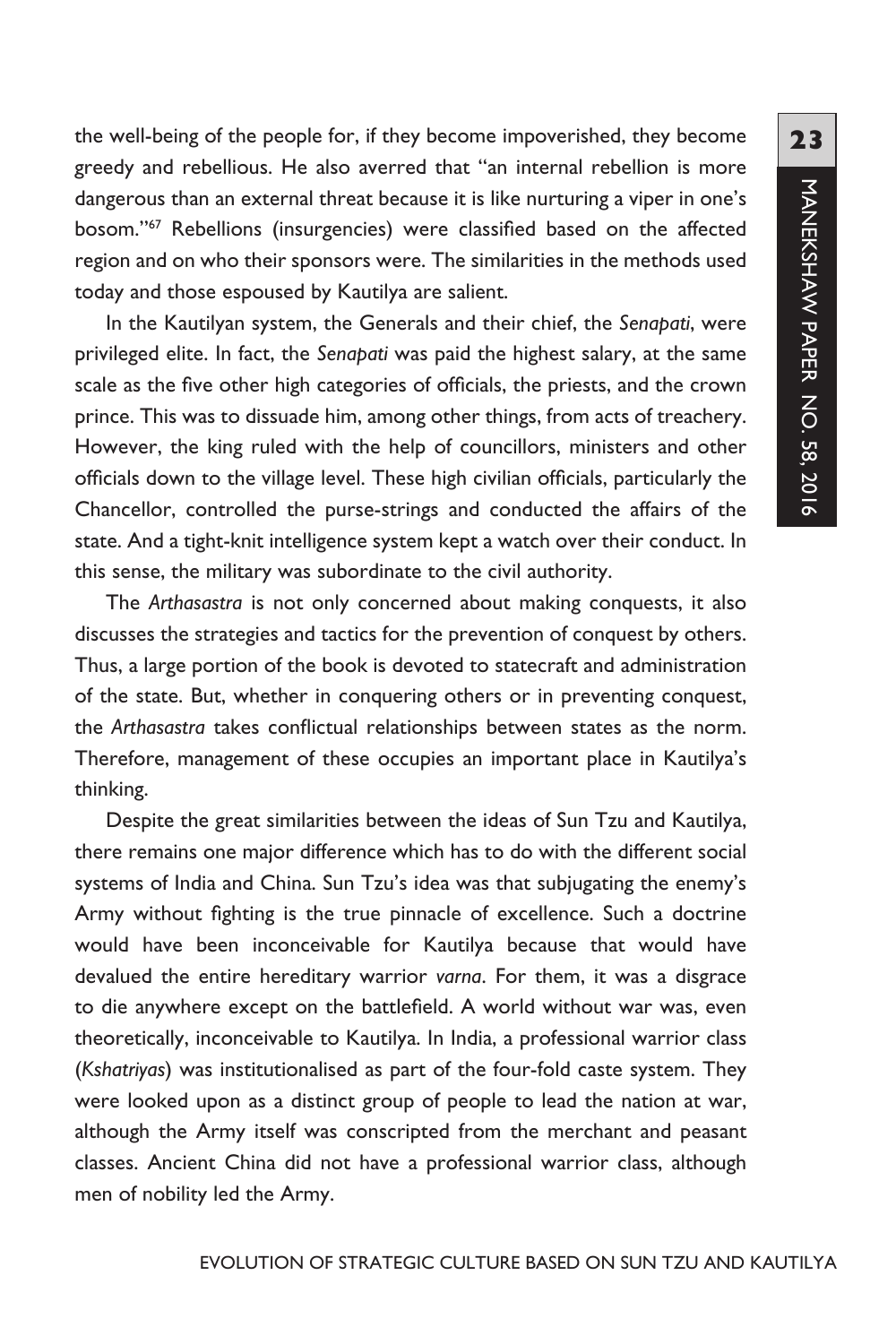**24**Kautilya argued that national interest should override moral principles inasmuch as the moral order depends upon the continued existence of the state. Yet, Kautilya never advocated the conquest of lands outside of South Asia. This line of thought is still visible in modern Indian foreign policy. India has never taken the initiative to invade a foreign country, and it has never shown interest in areas beyond South Asia. Kautilya warns against calamities which adversely affect the functioning

of the Army which include not giving due honour, insufficient salaries and emoluments, low morale, etc. He makes an incisive observation that an unhonoured Army, an unpaid Army, or an exhausted Army will fight if honoured, paid and allowed to relax but a dishonoured Army with resentment in its heart will not do so.<sup>68</sup>

There are important similarities between Sun Tzu and Kautilya in delineating strategic and tactical issues relating to war and peace. The principles laid down by them remain, though the march of technology has rendered specific issues and battle formations outdated. However, their approach to issues of war and peace, intelligence and foreign policy has contemporary relevance. Both despised unbridled aggrandisement without thought or unplanned adventurist offensives. Both considered ensuring the safety of the state and the welfare of its people as the ultimate objective. If a state could achieve its objectives without war, that should be the most preferred course, said Sun Tzu. He observed: "Attaining one hundred victories in one hundred battles is not the pinnacle of excellence. Subjugating the enemy's army without fighting is the true pinnacle of excellence".69 Likewise, Kautilya said: "An archer letting off an arrow may or may not kill a single man, but a wise man using his intellect can kill, even reaching unto the very womb".<sup>70</sup> Kautilya was not a war-monger but a calculative and cautious statesman. If the end could be achieved by non-military methods, even by methods of intrigue, duplicity and fraud, he would not advocate an armed conflict.<sup>71</sup>

Sun Tzu's ideas have seen some criticism by Chinese Communist military Generals, who waged a "protracted war" and defeated their Nationalist rivals and established the People's Republic of China (PRC) in 1949. The main observation is that the advice of not fighting protracted wars may have been valid in Sun Tzu's time when states were small, and populations and resources limited. In fact, even before the "war of liberation", there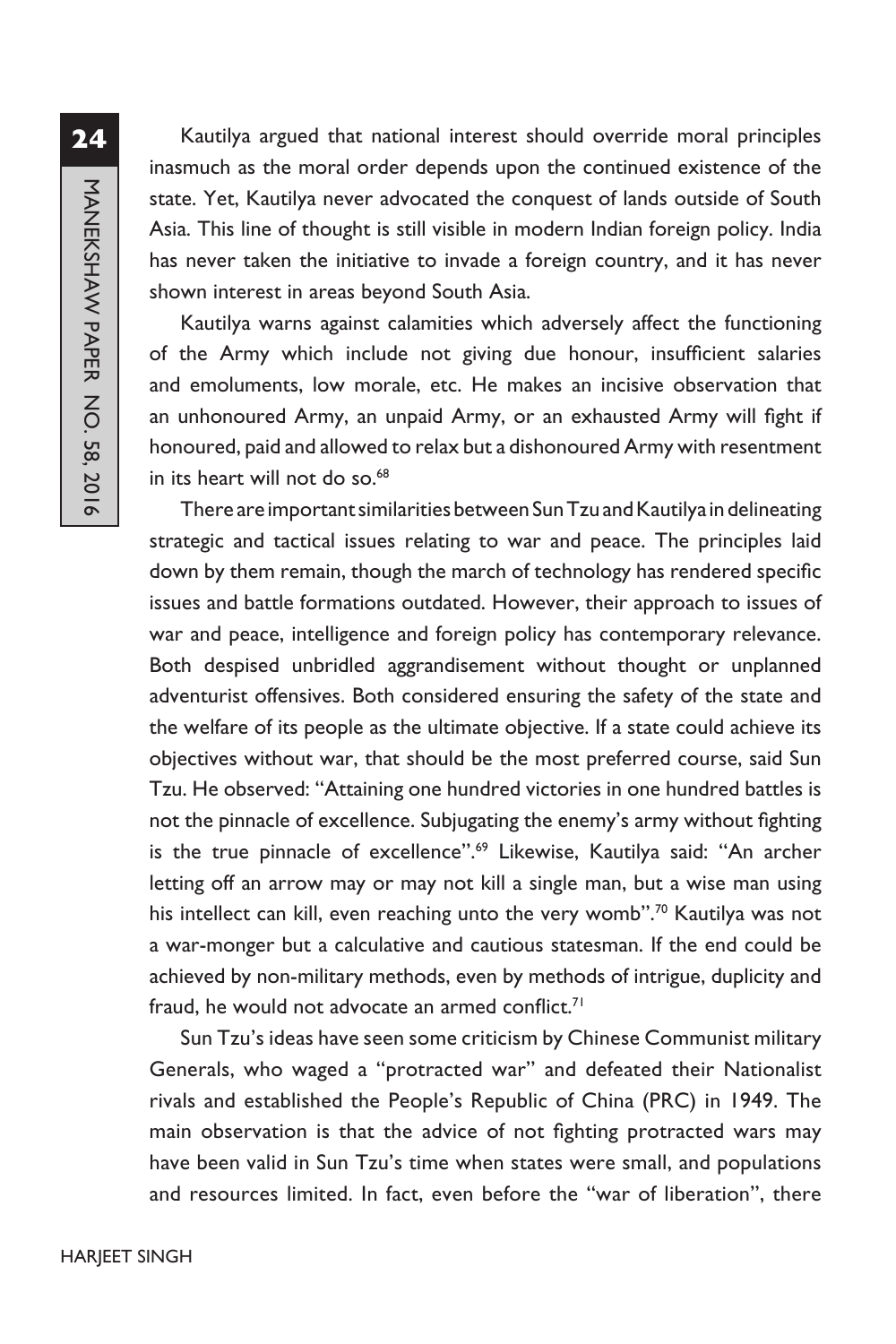were wars of longer duration in China. In the contemporary context, it may be pointed out that the enemy also has a vote in the prosecution of a war and the conflict termination goals may not be easily achieved. Hence, the proposition that the duration of the war is determined by resources, morale, and other factors, both internal and external, remains a valid ancient truism.

Many scholars have addressed the concept of strategic culture in India. George Tanham touched off the debate, with the hypothesis that India has not had a strategic thinker nor a tradition of strategic thought.<sup>72</sup> Others have argued that India possessed a strategic culture, though it was subsumed by foreign rule over several centuries. The term strategy has traditionally been used to refer to the way that military power is used by governments in the pursuit of their interests. How are these interests shaped? A strategic culture approach tackles this question by considering the relevance of the cultural context in influencing strategic preferences.<sup>73</sup> Moreover, strategic culture does not merely deal with the traditions of using military power but also diplomacy, foreign policy, internal/external threats, international relations, etc. in order to protect and promote national interest so as to achieve political, economic, military, national and international goals. Scholars disagree over what culture is, how it can be identified and what it does. This has obvious implications for any attempt to develop a concept of strategic culture. Moreover, they also disagree over the extent to which culture plays a role in shaping the concept of strategic culture. However, the fact remains that culture is an inherent (strong) factor that influences policy-makers in shaping national strategy, though its effectiveness may differ from nation to nation and situation to situation, depending upon their strategic environment.

Unlike many other contemporary Indian thinkers who focussed on religion and thought of heavenly realms, Kautilya had his feet firmly planted on the ground and thought about the ways to make a country rich and powerful. The *Arthasastra* is one of the first books by any Indian author to highlight the importance of the military in the smooth functioning of the state. In other words, he was a realist who understood the power of a strong standing military in sending out a clear signal to other countries and its contribution to bolstering national pride.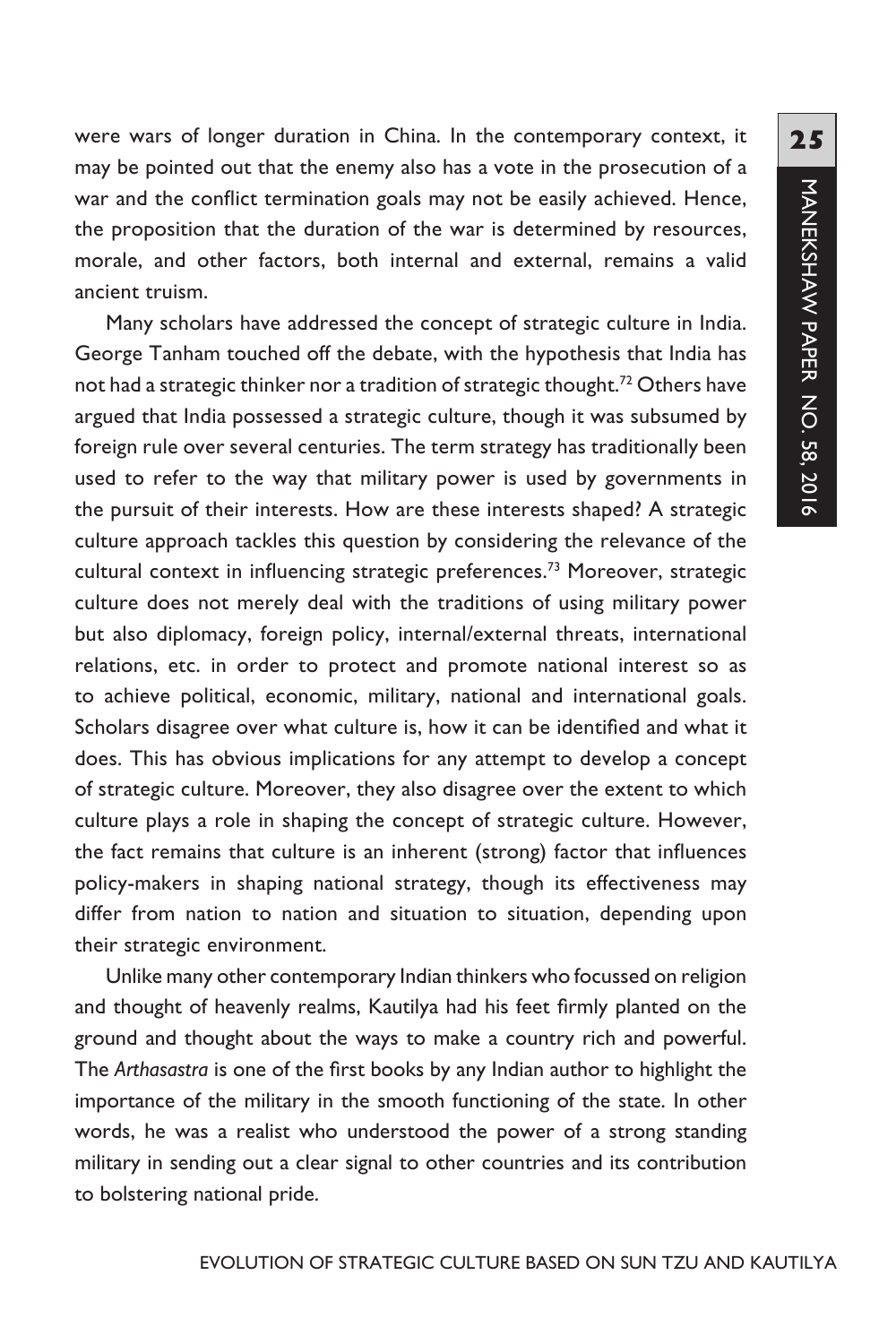**26**MANEKSHAW PAPER NO. 58, 2016 MANEKSHAW PAPER NO. 58, 2016

Elements of a calculated realism, as well as idealism, are found in both traditions. Classic Indian texts like the *Arthasastra* and *Mahabharata*, paint an even more vivid picture of a zero-sum world of conquest than Chinese texts such as *The Art of War*. The classical traditions of both countries must also share space in today's leadership curricula with many modern (including Western) works on strategy and politics. References to ancient texts are, thus, not sufficient grounds to differentiate expectations about modern Chinese or Indian strategic preferences or behaviour.

In India, there has been no tradition of using, as a constituent of strategic culture, a sense of history, of a recording of it, evaluating and assessing it, and then utilising it as an input in decision-making. This can be variously explained: on account of a lack of unity, there being no one India; that the Indian tradition is more oral; that religious texts, in any event, have always had greater merit. No matter what the causes, the consequence of this absence (of a sense of history) has significantly affected the development of India's strategic thought. History is an integral part of military science but, while ancient Indian texts on every conceivable subject abound, there is none, other than Kautilya, that has detailed the military science of India. There is another factor: of geography, of a sense of territory. Indian nationhood being largely cultural and civilisational, and Indians being supremely content with what was theirs, feared no loss of it, for it – the civilisational – was as unconquerable as the spirit. Thus, both were absent: a territorial consciousness, and a strategic sense about the protection of the territory of residence.<sup>74</sup>

Neither China nor India has any record of international conquest, but each has a significant record of using force on its periphery, often in disputed border regions.<sup>75</sup> China's recent escalatory behaviour in the East and South China Seas has raised the risk of an armed clash there. Both Beijing and New Delhi may become more willing to contemplate the use of force as they redefine their interests in line with growing relative power.<sup>76</sup>

The *Arthasastra* is testimony to the constant and unchanging nature of war. Studies of military history show that certain features of conflict and warfare constantly recur; that relationships between type of action and success often remain the same; that certain circumstances and moments have, time and time again, proved decisive. The past being a prologue, underscores the relevance and significance of studies of military history such as propagated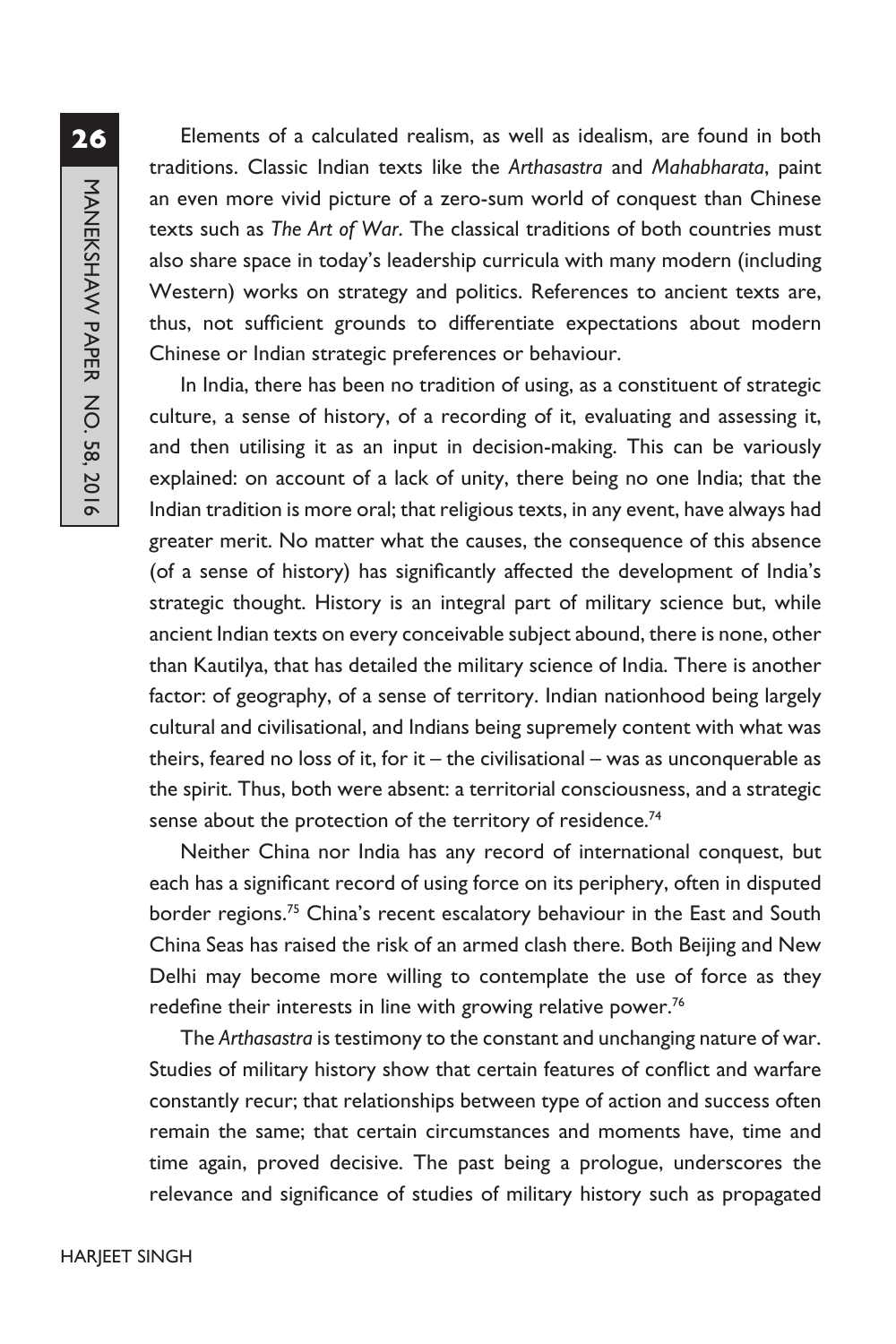by the *Arthasastra*. It also underscores an ancient verity with regard to the relationship of a state and its society: that nothing can be crushed by a blow from without until it is ready to perish from decay within.

A significant shortcoming of Sun Tzu's *The Art of War* is that it does not discuss the nature of war. Another dichotomy in his work can be observed when he writes: "Regard your soldiers as your children", and "Command them with civility but keep them under control by iron discipline."77 It seems that he was propagating concern for soldiers and attention to discipline in the Army. But he went so far as to maintain that the commander "should be capable of keeping his officers and men in ignorance of his plans . . . He drives his men now in one direction, now another, like a shepherd driving a flock of sheep, and none knows where he is going ... The business of a General is to kick away the ladder behind soldiers when they have climbed up a height."78 These can be said to be reactionary ideas of looking down upon one's men.

The second shortcoming in Sun Tzu's work is that he has overemphasised the function of Generals. He stated: "The General who understands how to employ troops is the minister of the people's fate and arbiter of the nation's destiny." Related to this was another view of his: "There are occasions when the commands of the sovereign need not be obeyed."79 There have been quite a few Generals who, affected by this view, used it as a pretext for not obeying orders from the supreme command. It causes irremediable damage to the nation if the long-term and overall interests of the state are given up for the sake of local interests in the battlefield.

It is argued that in ancient times, communications were poor and difficult and situations at the front changed quickly, so commanders had to act arbitrarily in order to cope with the changing situation. Tenable as the argument might be, the situation today has greatly changed. Nowadays, with the help of telecommunication, television and satellites, the supreme command has every small change in the battlefield at its fingertips. It is, therefore, entirely in a position to readjust its deployment or tactics in accordance with the new situation. A commander is in no way allowed to disobey orders from the supreme command for local interest. A common rule of war, Sun Tzu's principle "there are occasions when the commands of the sovereign need not be obeyed" is now obsolete.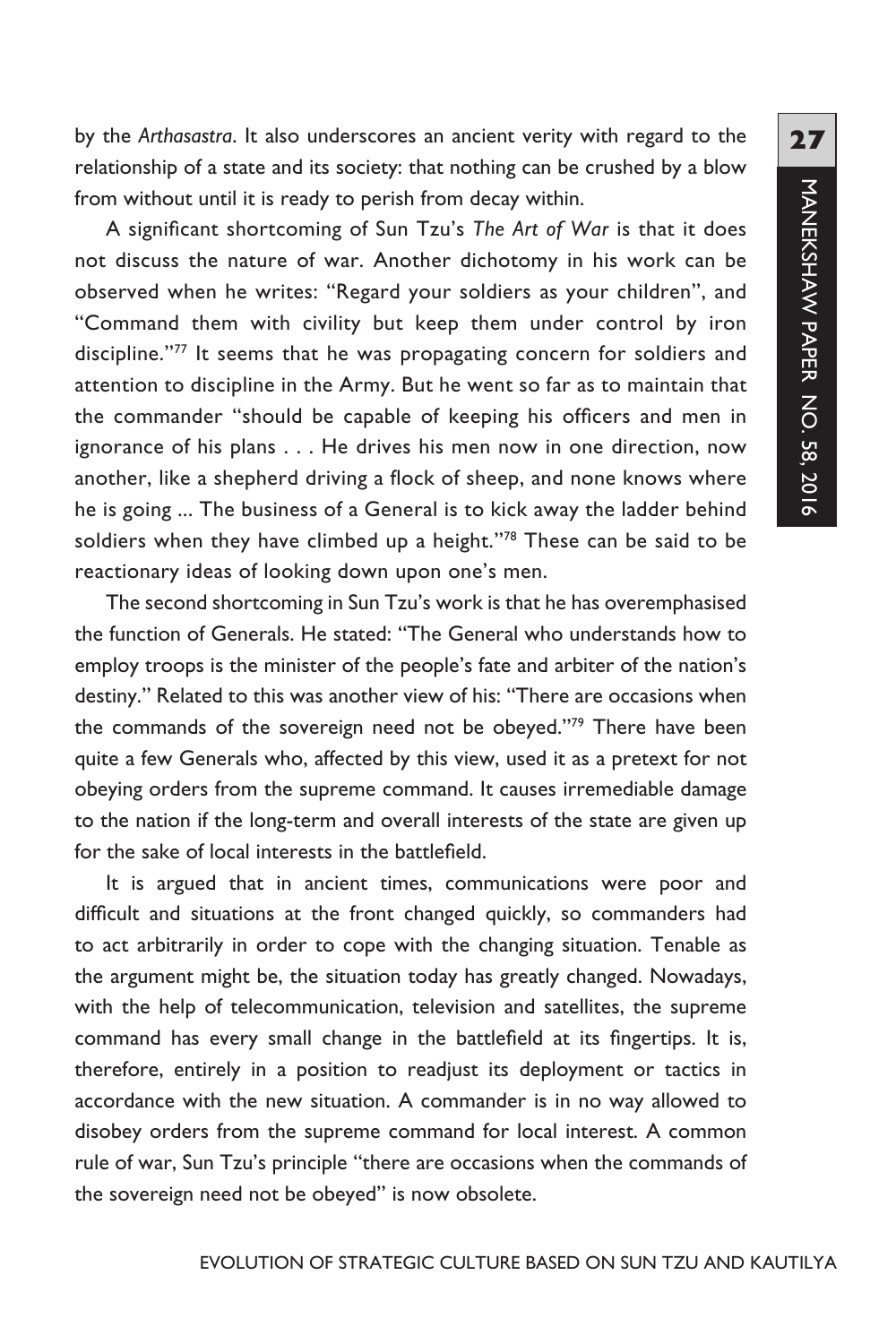MANEKSHAW PAPER NO. 58, 2016 MANEKSHAW PAPER NO. 58, 2016

Some of Sun Tzu's principles are too rigid and mechanical. For example: "Do not thwart an Army which is returning homewards. One must leave a way of escape to a surrounded enemy, and do not press a desperate enemy too hard."80 These principles are contradictory to many others in *The Art of War* itself. For instance, consider his advice to "... avoid the enemy when its spirit is keen and attack it when it is sluggish and the soldiers are homesick".<sup>81</sup> It is just the opposite of the former. The latter principle is, perhaps, the correct one. Sun Tzu also suggested surrounding an enemy when you are ten to his one. This is the idea of a "war of annihilation", which is certainly correct. Of course, you should not leave a way of escape to the enemy if you surround him. Therefore, his doctrine to "not press a desperate enemy too hard" is simply archaic.

When Chanakya wrote the *Arthasastra*, he was positing from a position of strength – an empire he had helped to create. This obviously gave a certain amount of certitude to his pronouncements. "Kautilya assumed that he lived in a world of foreign relations in which one either conquered or suffered conquest. He did not say to himself, 'Prepare for war, but hope for peace,' but instead, 'Prepare for war, and plan to conquer.' Diplomacy was just another weapon used in the prolonged warfare that was always either occurring or being planned for".82

Chanakya never advocated a "balance of power" theory: in the 20th century, international relations theorists have defended the doctrine of the balance of power, because equally armed nations will supposedly deter each other, and, therefore, no war will result. One does find this argument occasionally in Kautilya: "In case the gains [of two allies of equal strength] are equal, there should be peace; if unequal, fight," or, "The conqueror should march if superior in strength, otherwise stay quiet".<sup>83</sup> The balance of power theorists argue that arming oneself is a path to ensuring peace through deterrence. Chanakya wanted his *vijigisu* to arm the nation in order to find or create a weakness in the enemy and conquer it.

Sun Tzu has attached primary importance to defeating the enemy's strategy, followed by diplomacy to break his alliances, before actually using the Army. In other words, "knowledge" of the adversary's thinking and plans enables a more effective use of power which is augmented by destroying his alliance systems. Moreover, Sun Tzu also believed that the economics of war has both short-term and long-term implications for the welfare of the king

## **28**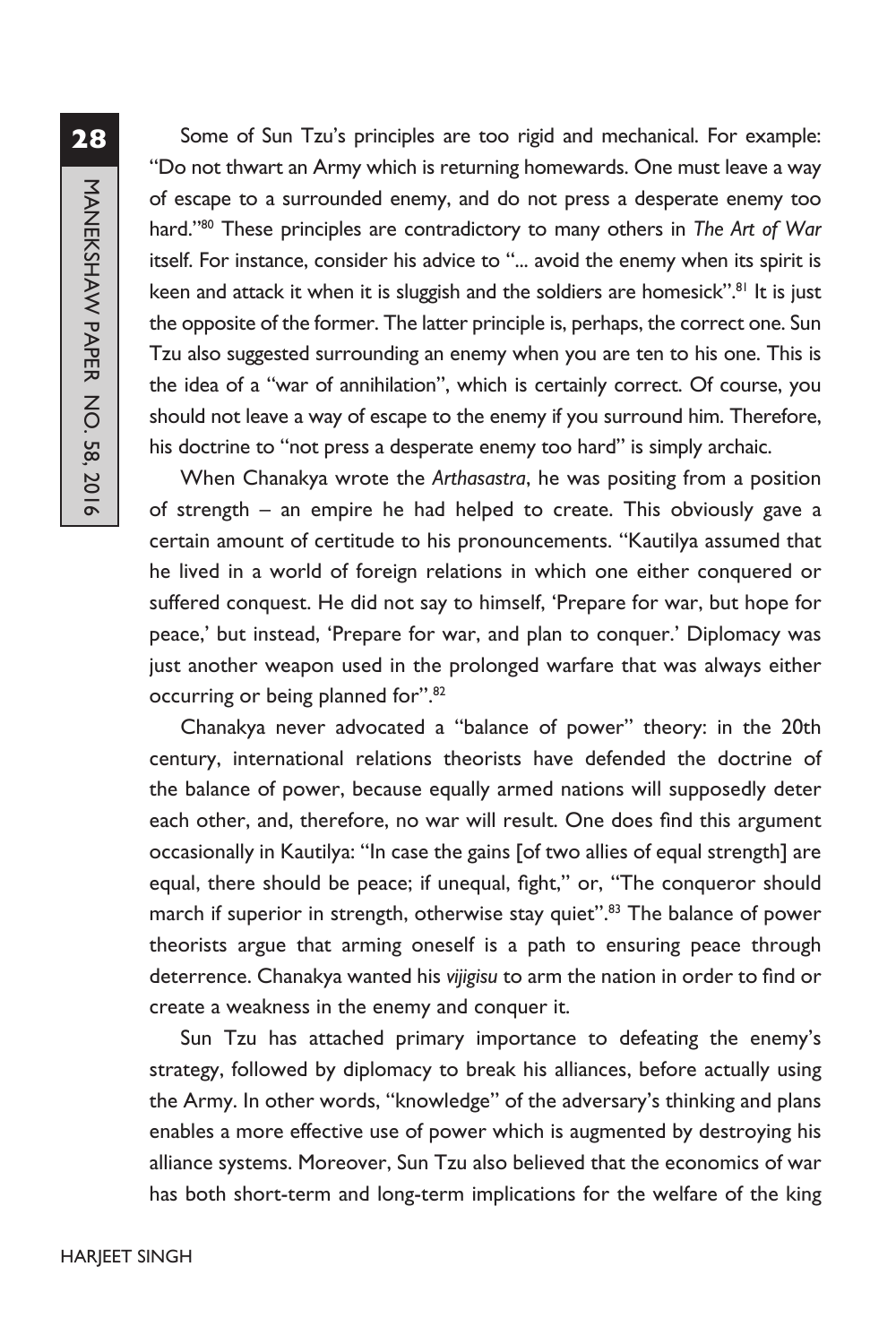(state). Finally, what the Chinese refer to as *ch'i* is the individual and collective psychological condition to promote the cause of victory. Kautilya and Sun Tzu formulated their power theories in an amazingly similar fashion. They are valid even in the contemporary context of war and peace, in particular, and safeguarding of national security, in general.

Sun Tzu's *The Art of War* contains many doctrines, principles and rules that are still of practical and universal significance. The work is a valuable asset for military professionals and will remain so in the future. He is pithy and epigrammatic and each principle of his could be expanded into a detailed statement. On the other hand, Kautilya is meticulous in his details and has woven a tapestry of thoughts. Sun Tzu's work has a disciplined elegance, while Kautilya's treatise has solid details. Sun Tzu was a thinking General who knew the multifaceted compulsions of a state, while Kautilya was an all-pervasive strategist who understood the components and compulsions of war. Their teachings, though representative of the socio-political milieu of their times and rooted in their geographical environment, still have plenty to offer to the practitioners of military art, in particular, and national security, in general, around the world.

The *Art of War* and the *Arthasastra* are testimony to the constant and unchanging nature of war. Studies of military history show that certain features of conflict and warfare constantly recur; that relationships between type of action and success often remain the same; that certain circumstances and moments have, time and time again, proved decisive. Their texts underscore the relevance and significance of ancient wisdom. They also emphasise an ancient verity with regard to the relationship of a state and its society – that nothing can be crushed by a blow from without until it is ready to perish from decay within. There is need for a critical investigation of the *Arthasastra* with an objective of making it relevant to today's conditions. It would bring out the true worth of the *Arthasastra* and also situate it in the body of Indian strategic thought.<sup>84</sup>

## **Conclusion**

In an increasingly complex world, the missions of the armed forces are more diverse and complex than ever before. The challenges they face today constitute myriad problems such as proxy war, insurgency,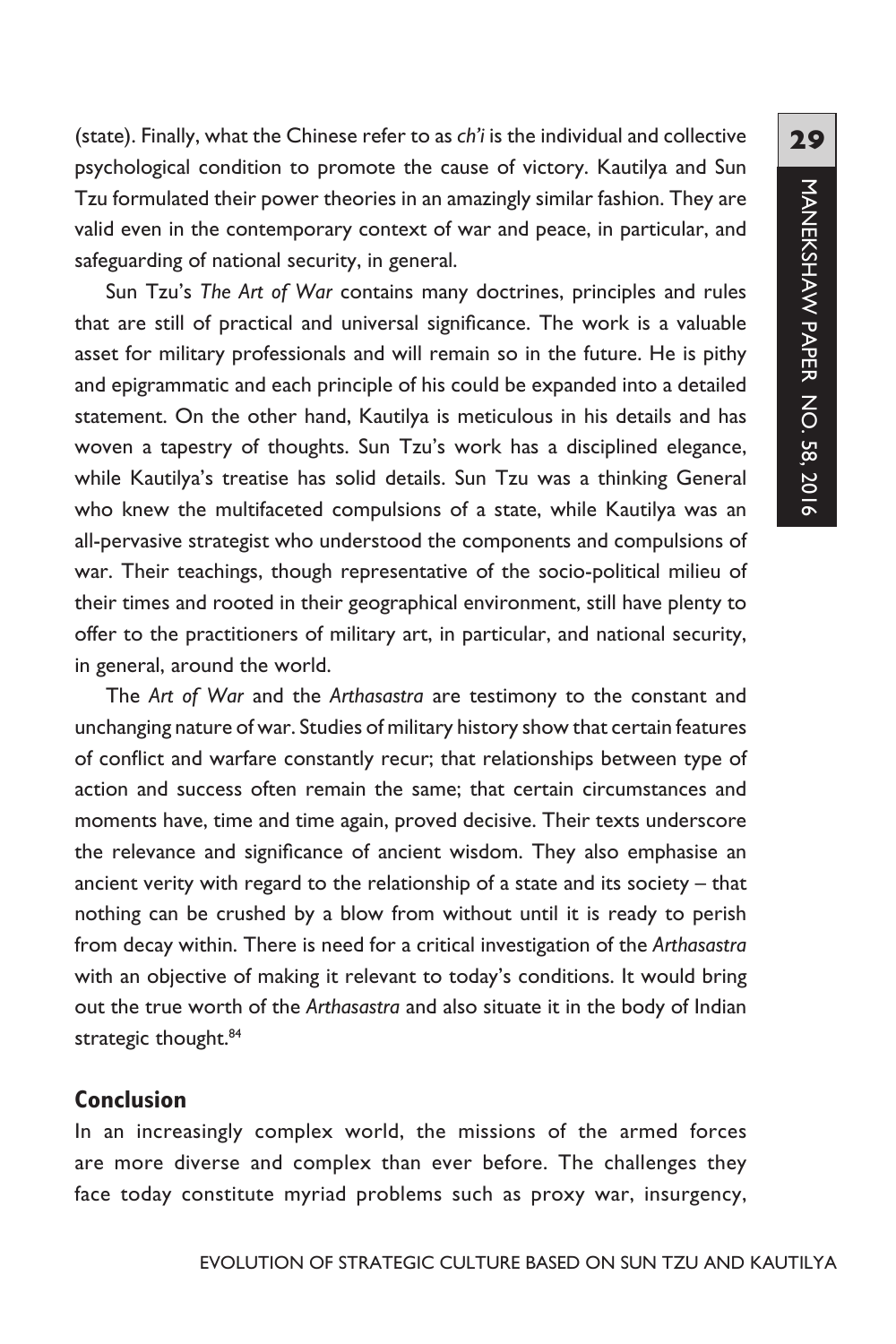terrorism and unresolved border issues. However, the march of time has not changed the fundamentals of warfare. In times of peace and tension, the armed forces are a powerful instrument of the nation's foreign policy. In times of crisis and conflict, they are the foremost expression of the nation's will and intent. Thus, the expectations of a nation from its military are diverse and wide-ranging. Modern warfare encompasses military, political, economic and diplomatic aspects. Warfare continues to be based on principles and precepts to be followed and applied. These verities are eternal.

Modern warfare is differentiated from its earlier forms by the expansion of technology. War is a constituent element of the history of mankind. Control of the armed forces rests with the state, which can limit the use of the military when it manages violence. The margin of superiority is generally assumed to determine the degree to which violence can be limited. It is also accepted that the greater the degree to which a margin of superiority is predominant, the less is the likelihood of it being challenged through war. If there is a challenge, the greater the margin of superiority, the more quickly can the challenge, in theory, be suppressed and the less sustained the violence would be. The rationale for strong armed forces is, thus, axiomatic. Kautilya understood this and enunciated many military strategies. He does not make much distinction between military strategy and statecraft as he believed that warfare is an extension, and an integral part, of statecraft.

War is fundamentally a human endeavour. It is a clash of wills involving political leaders, soldiers, and civilian populations of opposing states and non-state actors. In today's world, the challenges of global security are no different from those that vexed the Mauryan Empire in 300 BCE. A cogent and dispassionate analysis of the *Arthasastra* reveals stark similarities between the problems faced by Kautilya's ideal state and the modern scourge of terrorism and insurgencies. Present-day warfare adheres to ancient patterns. The truism that "those who cannot remember the past are condemned to repeat it"85 applies in military affairs. If a society seeks to live in peace, it should be prepared for war; a unilateral desire for peace cannot ensure peace.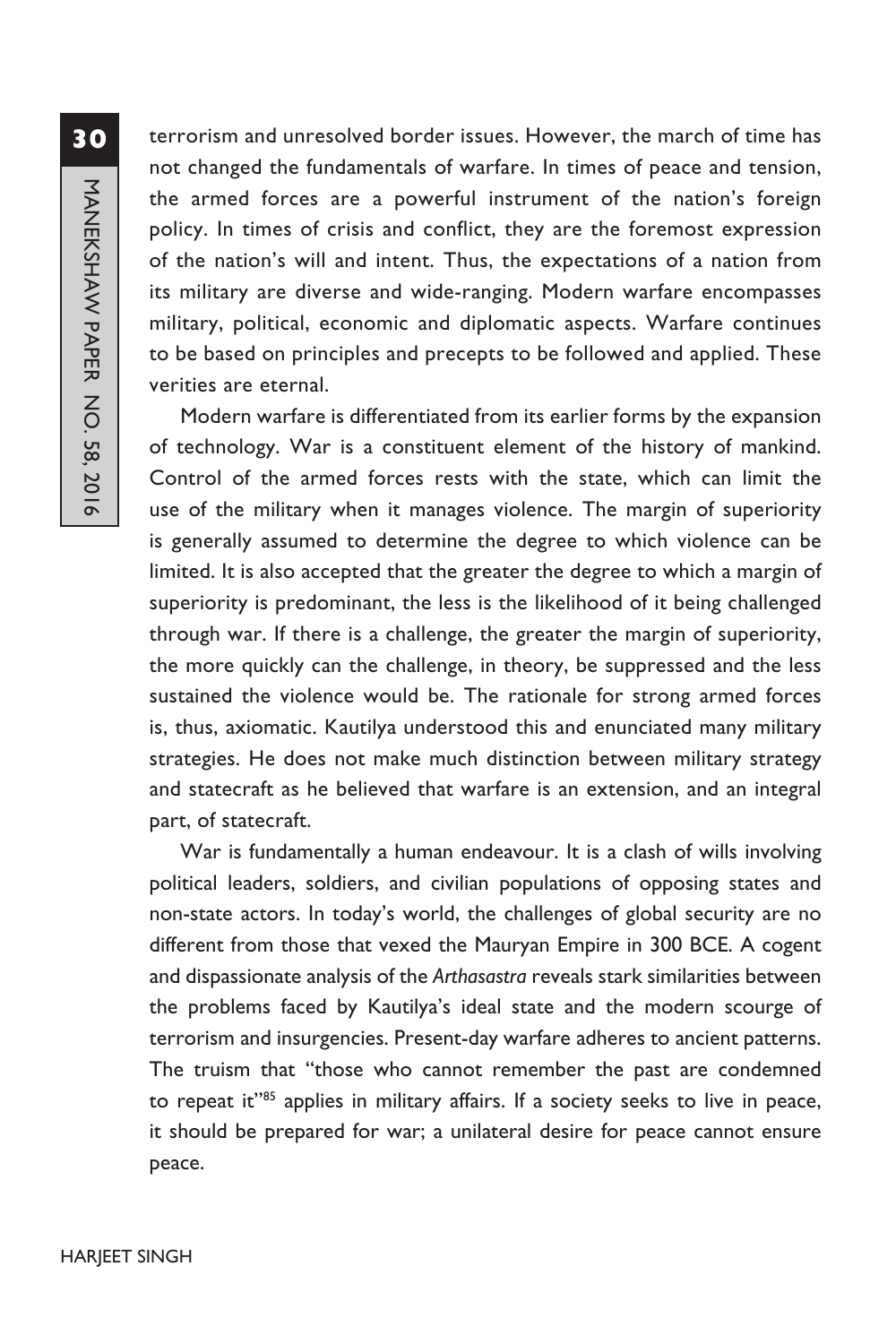## **Notes**

- 1. Sun Tzu: *The Art of War* (Translated with an introduction by Samuel B. Griffith and a foreword by B. H. Liddell Hart) (London: Oxford University Press, 1971), p. 143.
- 2. Ralph D. Sawyer, Sun Tzu: *The Art of War* (Boulder, CO: Westview Press, 1996), pp.9-11.
- 3. Derek M. C. Yuen, *Deciphering Sun Tzu: How to Read the Art of War* (Oxford: Oxford University Press, 2014), p. 52.
- 4. R.P. Kangle, Kautilya *Arthashastra,* Part III, A Study (Bombay: University of Bombay, 1965), Kangle's work is highly recommended. All references in this monograph are from this text. Kautilya *Arthasastra* 6.2.13-29
- 5. Henry Kissinger, *World Order: Reflections on the Character of Nations and the Course of History* (New Delhi: Penguin Books Ltd., 2014), pp.194-198.
- 6. See Shi Yuedong "Command Decision Making Stratagem," in *The Science of Command Decision Making* (Beijing: PLA Press, 2005).
- 7. Sawyer, n.2. For other works, see Sun Tzu, *The Art of War*, translated by Roger Ames (New York: Ballantine Books, 1993 and Lionel Giles, *Sun Tzu on the Art of War: the Oldest Military Treatise in the World* (Toronto: Global Language Press, 2007). All references to *The Art of War* in this monograph are from the 1996 Sawyer translation.
- 8. Sawyer, n.2*,* p. 177.
- 9. Ibid., p. 173
- 10. Ibid., p. 168.
- 11. This most basic, most conservative, and cautionary lesson is also taught by Kautilya. In the Western tradition, it is also taught by Clausewitz. See Carl Von Clausewitz, *On War*, translated and edited by Michael Howard and Peter Paret (Princeton: Princeton University Press, 1989), pp. 86-87; 101; 104; 119-121; 259-260.
- 12. Sawyer, n.2, p. 170.
- 13. Ibid., p. 111.
- 14. Ibid., ch.1.
- 15. Ibid.
- 16. Ibid., ch.13.
- 17. Ibid., ch.3.
- 18. Ibid., chs. 7-11.
- 19. Ibid., ch. 11.
- 20. Ibid., ch. 6.
- 21. Ibid., ch. 6.
- 22. Ibid., ch. 5.
- 23. Ibid., ch. 9 and 11.
- 24. Ibid., ch. 3.
- 25. Ibid., ch. 3.
- 26. S.Vijayaraghavan and R. Jayaram, *Political Thought* (New Delhi: Sterling Publication Pvt. Ltd., 1994), p. 305.
- 27. Ibid., pp.19-20.
- 28. Kangle, n.4, pp.135-136.1
- 29. Lawrence Sondhaus, *Strategic Culture and Ways of War* (London: Routledge, 2006), p.92.
- 30. Daniel P. Marston and Chandar Sundaram, *A Military History of India and South Asia* (Westport, CT: Praeger Security International, 2007), p.9.
- 31. A.B. Keith, *A History of Sanskrit Literature* (Oxford, 1928), p. 459.
- 32. Kangle, n.4, 9.1.52.
- 33. Ibid., 9.1.13.
- 34. Samuel B. Griffith, *Sun Tzu, The Illustrated Art of War* (trans.) with a Foreword by B.H. Liddell Hart (Oxford: Oxford University Press, 2005), p. 125.
- 35. Sawyer*,* n.2, ch. 10.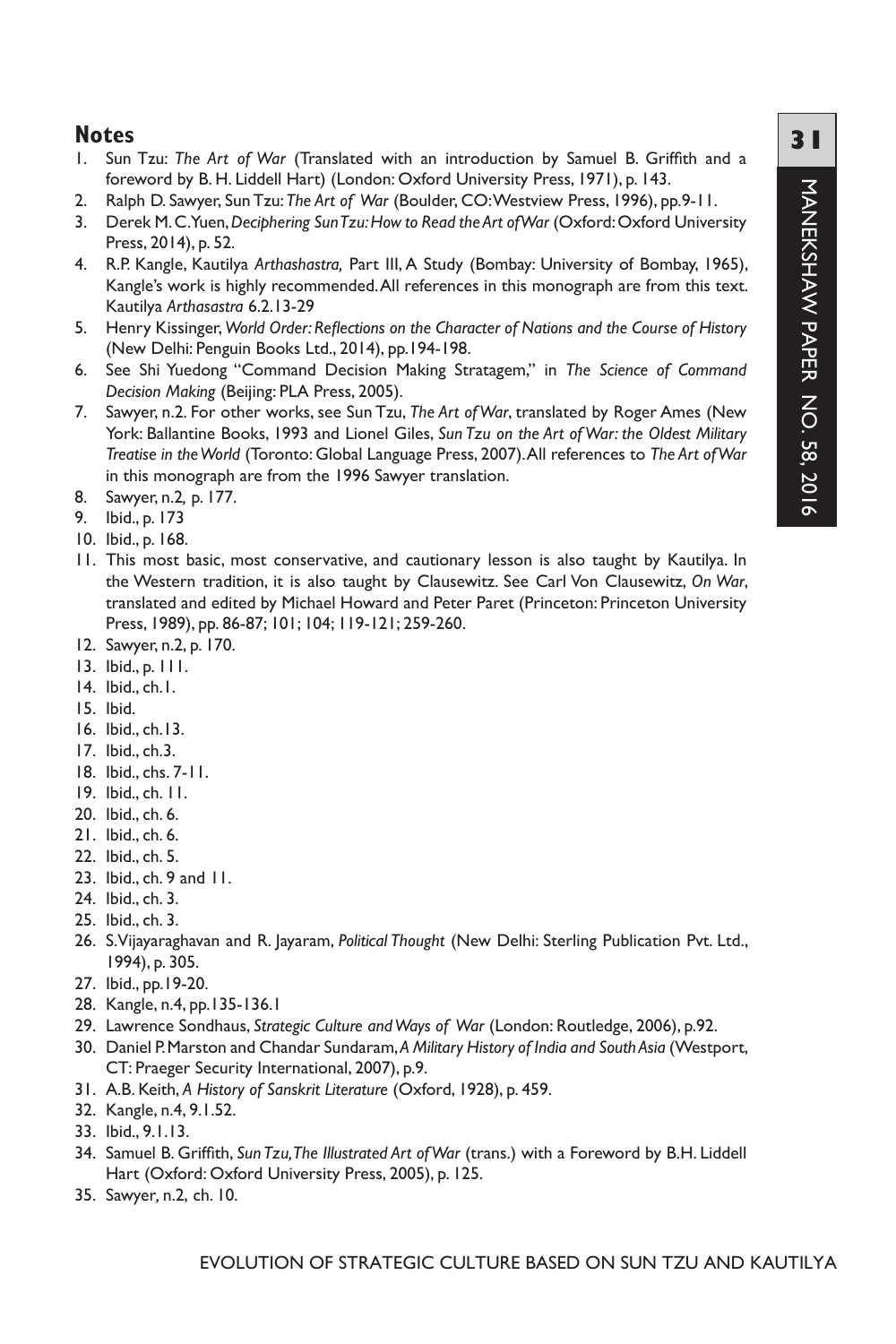- 36. Kangle, n.4, 10. 6-8 and 11.1-2.
- 37. Sawyer*,* n.2, ch. 6.
- 38. In 1920, Liddell Hart wrote the Army's official Infantry Training manual that included his "battle drill" system evolved in 1917 and his so-called "expanding torrent" method of attack, which grew out of infiltration tactics introduced in 1917–18. The expanding torrent effect describes the concentrated, expanding force applied to points of weakness identified in the indirect approach. Speed, exploitation of disruption and enabling those on the ground to act autonomously are crucial to success. The aim of the expanding torrent effect is to achieve confusion, disruption and demoralisation.
- 39. Sawyer*,* n.2, ch. 5.
- 40. Ibid., ch. 6.
- 41. Kangle, n.4, 10.6.44
- 42. Ibid., pp. 407-408, also 9.1.26-33.
- 43. See YR. Ramachandra Dikshitar, *War in Ancient India* (Delhi: Motilal Banarasidass, 1987), pp. 268-276.
- 44. R. Shamasastry, *Kautilya's Arthashastra* (New Delhi: Low Price Publications, 2012), p. 397, also Kautilya *Arthasastra,* 10.3.57.
- 45. Sawyer*,* n.2, ch. 1
- 46. Ibid., ch. 7.
- 47. Kangle, n.4*,* 9.6.145.
- 48. Ibid.
- 49. Ibid., 13.3.173.
- 50. Sawyer*,* n.2, ch. 13.
- 51. Ibid., ch. 1.
- 52. Ibid., ch. 8.
- 53. Ibid., ch. 3.
- 54. Kangle, n.4*,* 7.8.114-115.
- 55. Sawyer*,* n.2, ch. 4.
- 56. Ibid., ch. 2.
- 57. Ibid., ch. 3.
- 58. Ibid.
- 59. Michael I. Handel, *Masters of War: Sun Tzu, Clausewitz and Jomini* (Portland: Frank Cass, 1992), p.111.
- 60. Sawyer*,* n.2, ch. 13.
- 61. Handel, n.59, p. 42.
- 62. Sawyer*,* n.2, ch. 7.
- 63. Ibid., ch. 9.
- 64. Kangle, n.4*,* 1.7.7, 14.
- 65. Ibid.*,* 2.8.1, 85.
- 66. Ibid.*,* 1.19.35, 34.
- 67. Ibid.*,* 9.5.143
- 68. Ibid.*,* 8.5.133
- 69. Sawyer*,* n.2, ch. 5.
- 70. Kangle, n.4*,* 10.6.51
- 71. P.C. Chakravarti, *The Art of War in Ancient India* (Delhi: Low Price Publications, 1941 (reprint 2010), p.vii
- 72. George K. Tanham, *Indian Strategic Thought: An Interpretative Essay* (Santa Monica: RAND National Defence Research Institute, 1992) ISBN 0-8330-1269-X, available on the Internet at www.rand.org/pubs/reports/2007/R4207.pdf
- 73. Stuart Poore, "Strategic Culture" in John Glenn, Darryl and Stuart Poore, eds., *Neorealism Versus Strategic Culture (*Burlington: Ashgate Publishing Co.,2004 ), p.47.